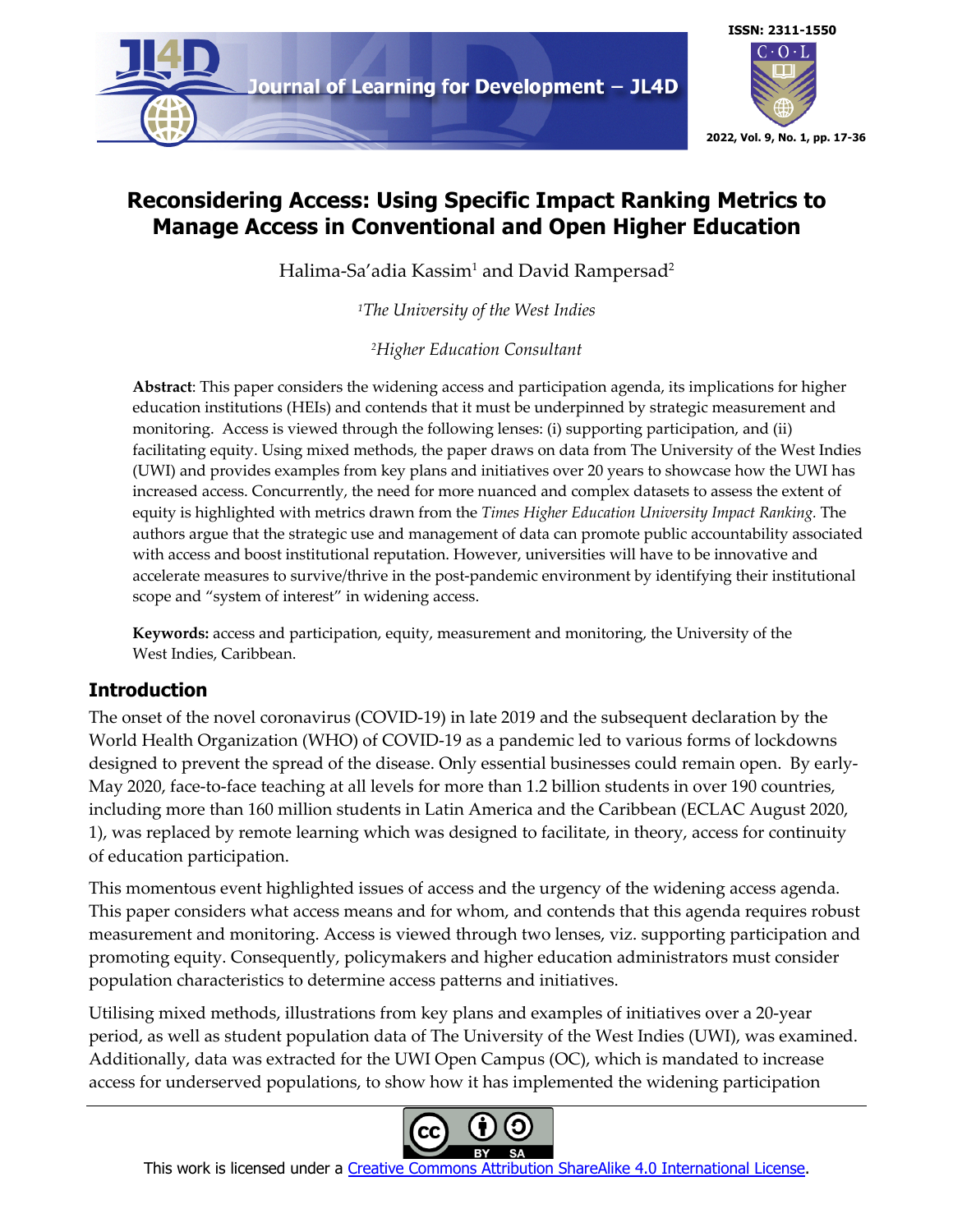agenda. Moreover, as part of the access of equity project, key indicators developed by the *Times Higher Education University Impact Ranking* are considered as an intervention for additional data capture and tracking.

## **Overview of The University of the West Indies**

The UWI, a regional university with five campuses that serve seventeen countries and British overseas dependent territories in the Commonwealth Caribbean, has developed an aggressive approach to ensure access to education. Since 1997, its strategic plans have emphasised increasing participation, serving diverse communities and populations by addressing enrolment deficits for persons with geographic, gender and special vulnerabilities, among other needs. Additionally, the Open Campus (OC), established in 2008, with fifty in-country site locations, offers multi-mode teaching (distance, blended, online and face-to-face) for pre-university, professional and continuing education programmes, as well as a three-tiered registration process to facilitate access to tertiary education. The OC emphasises its mission to be "open and available to all people who wish to reach their full potential" (OC website) and has introduced measures that demonstrates that "system of interest" (Lane 2017, 279).

## **Socioeconomic Profile of the Region**

Addressing the issue of access requires understanding socioeconomic realities as changes in economic growth can impact the quality of life for certain sectors of the population. Significant regional vulnerabilities include exposure to natural and manmade disasters, limited economic diversification, high public indebtedness and small open and trade dependent economies that result in low economic growth, and high unemployment and underemployment especially, among youth and women. Other forms of exclusion include ethnicity, race, identity and sexual orientation, disability, migrant status, and nationality, among others. Since these vulnerabilities foster poverty and disrupt the educational pursuits of young people, public policies and interventions that promote inclusive and resilient growth are required.

Concomitantly, the region is experiencing a decline in fertility and a reduction in mortality, leading to fewer people under the age of 20 and a growing older population. The contributing countries of the UWI is likely to experience a 15.3% increase in population between 2005 and 2030. The economically active population increased as did median age (see Table 1). The higher education sector must respond as the focus shifts from the traditional student and consider lifelong learning in different formats while also bearing in mind, inadequate Information Communication Technology (ICT) infrastructure and low connectivity, particularly, for various socioeconomic, geographically isolated, underserved populations (CEPAL, OECD & CAF, 2020, n.p.).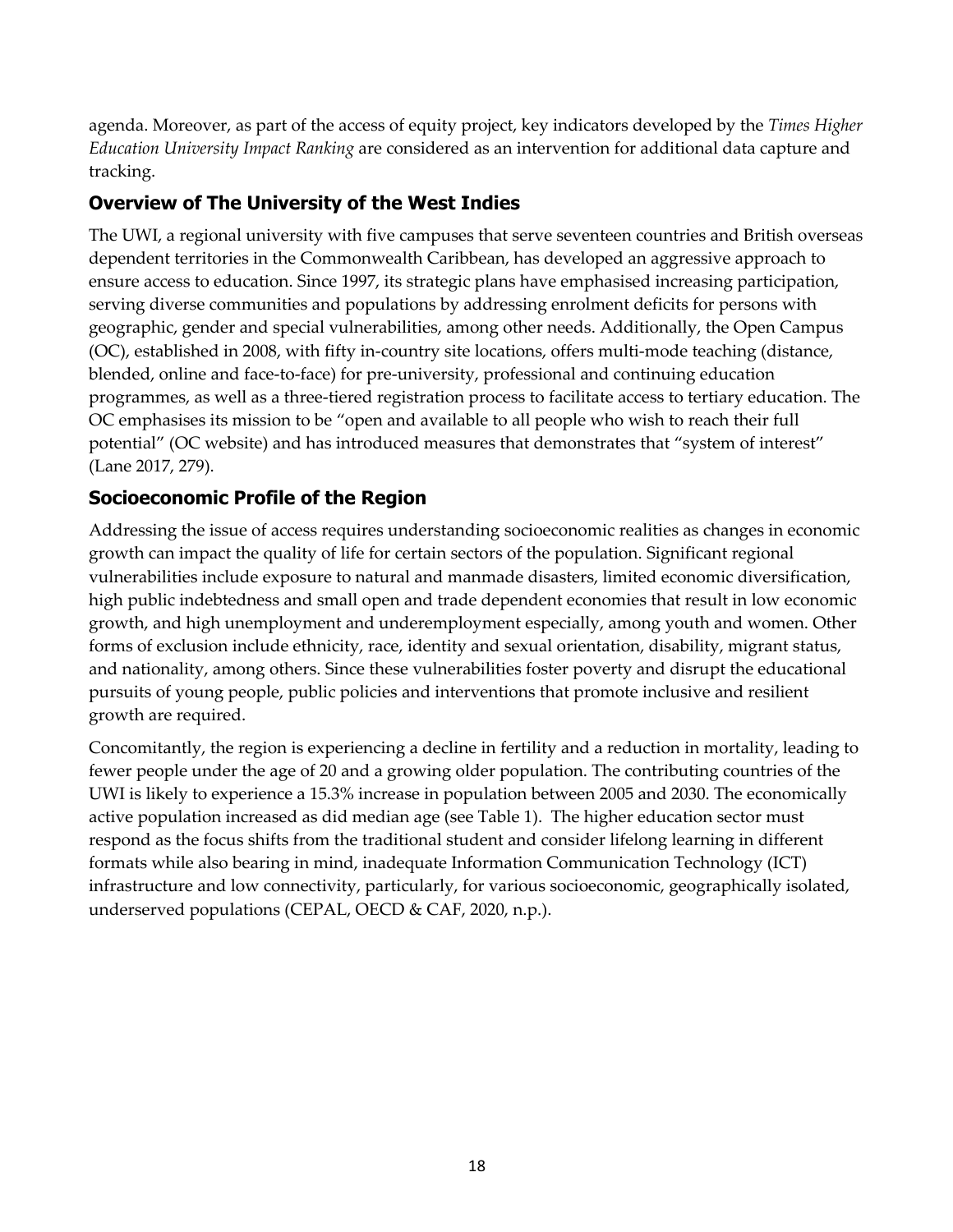#### **Table 1: Demographic data — Caribbean**

|                                        | 2005  | 2010  | 2015  | 2020  | 2025  | 2030  |
|----------------------------------------|-------|-------|-------|-------|-------|-------|
| Population growth <sup>1</sup> ('000)  | 39746 | 41217 | 42622 | 43532 | 44806 | 45829 |
| Economically active population (15-64) | 25441 | 26770 | 27908 | 28484 | 29350 | 29742 |
| $(000)^2$                              |       |       |       |       |       |       |
| Median Age <sup>3</sup>                | 27.8  | 28.8  | 30.2  | 31.9  | 33.3  | 34.7  |

Source: UN Population Database.

<sup>1</sup> UWI-17-, Antigua and Barbuda, The Bahamas, Barbados, Belize, Bermuda, The British Virgin Islands, The Cayman Islands, Dominica, Grenada, Jamaica, Montserrat, St. Kitts and Nevis, St. Lucia, St. Vincent and the Grenadines, Trinidad and Tobago, and Turks and Caicos.

<sup>2</sup> Antigua and Barbuda, Bahamas, Barbados, Belize, Grenada, Jamaica, Saint Vincent and the Grenadines, and Trinidad and Tobago.

3Antigua and Barbuda, Bahamas, Barbados, Belize, Grenada, Jamaica, Saint Lucia, Saint Vincent and the Grenadines, and Trinidad and Tobago.

Regionally, economic growth contracted by 0.6% per year on average over the period 2014–2019 (IMF Jan 2020 and ECLAC Dec 2019). As GDP is expected to further contract, fewer resources will be available for public expenditure including for the education sector thereby slowing the development process and shared prosperity (CDB 2016, 22). Since gross enrolment ratios (GER) for tertiary education in Latin America and the Caribbean (LAC), declined from 116.05% in 2005 to 108.73% in 2018 (UIS, 2020) (see Table 2), "safeguarding financing for education" so as not to exacerbate "inequalities in access to education" (ECLAC Aug 2020, 16) must be at the forefront of government policies to facilitate social and economic recovery.

| <b>Country</b>                    | 2005  | 2018                 | <b>Country</b>                                          | 2005                 | 2018                 |
|-----------------------------------|-------|----------------------|---------------------------------------------------------|----------------------|----------------------|
| <b>UWI Contributing Countries</b> |       |                      | Other                                                   |                      |                      |
| Anguilla                          | 113.4 | $\ddot{\phantom{a}}$ | Australia                                               | 102.7                | 100.1                |
| Antigua and Barbuda               |       | 105.0                | Canada                                                  | 97.3                 | 101.5                |
| <b>Bahamas</b>                    | 100.4 | 81.3                 | China                                                   | $\ddot{\phantom{a}}$ | 100.2                |
| <b>Barbados</b>                   | 96.1  | 99.3                 | Cuba                                                    | 101.1                | 101.9                |
| <b>Belize</b>                     | 113.2 | 111.7                | Germany                                                 | 103.1                | 103.8                |
| Bermuda                           | 97.5  | $\ddot{\phantom{a}}$ | Ghana                                                   | 86.5                 | 103.5                |
| <b>British Virgin Islands</b>     | 112.3 | 102.5                | Indonesia                                               | 107.9                | 106.4                |
| Dominica                          | 91.4  | $\ddot{\phantom{a}}$ | Malaysia                                                | 99.9                 | $\ddot{\phantom{a}}$ |
| Grenada                           | 103.2 | 106.8                | New Zealand                                             | 99.7                 | 101.0                |
| Jamaica                           | ٠.    | 91.0                 | South Africa                                            | 105.9                | 98.5                 |
| Montserrat                        | 156.1 | 109.5                | Turkey                                                  | 103.1                | 94.9                 |
| <b>Saint Kitts and Nevis</b>      | 109.6 | $\ddot{\phantom{a}}$ | United Kingdom of Great Britain and<br>Northern Ireland | 106.3                | 101.0                |
| Saint Lucia                       | 102.9 | 102.6                | United States of America                                | 101.8<br>$^{(+)}$    | 101.2<br>$^{(+)}$    |

#### **Table 2: Gross Enrolment Ratios**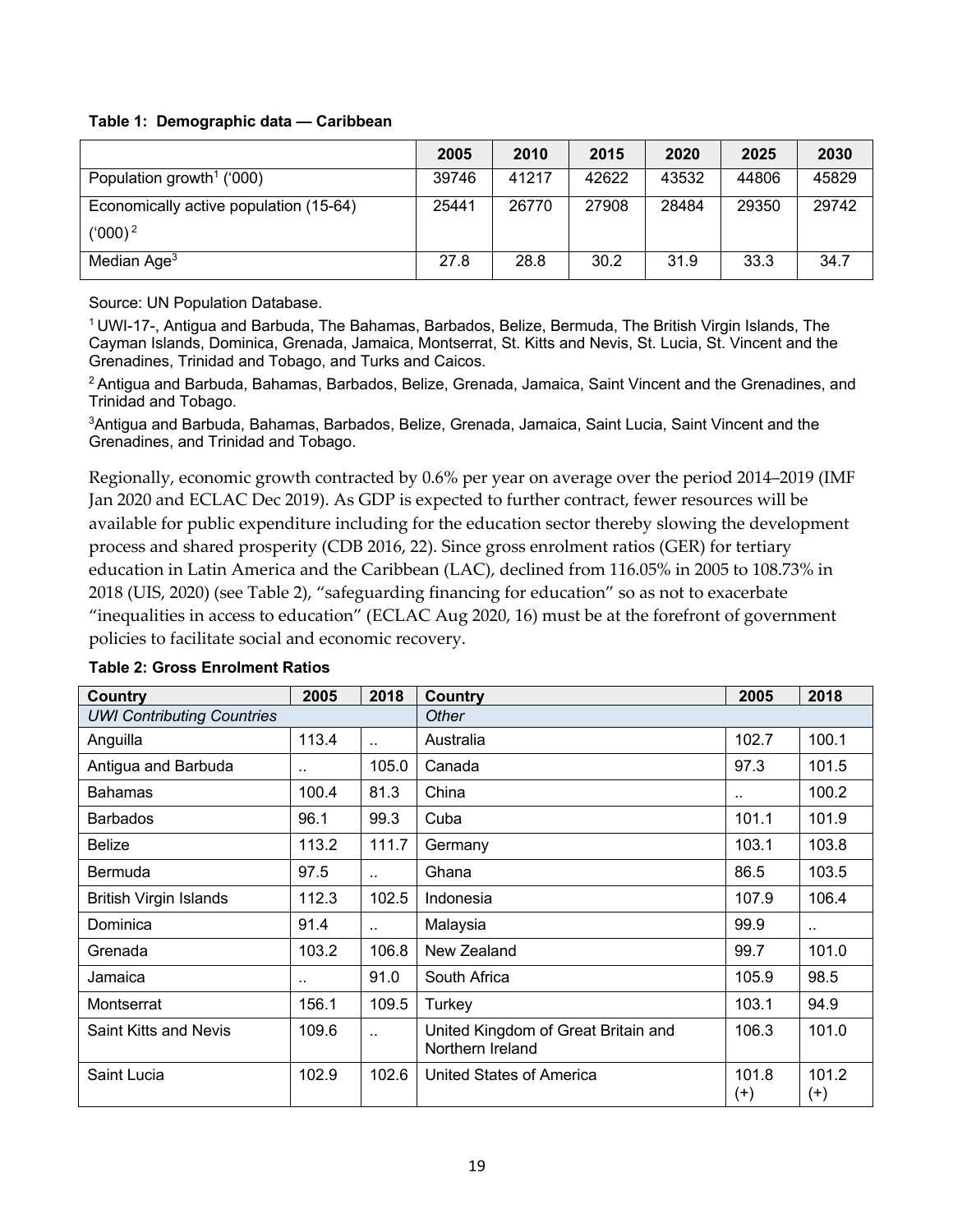| Country                        | 2005       | 2018                 | Country                         | 2005  | 2018  |
|--------------------------------|------------|----------------------|---------------------------------|-------|-------|
| Saint Vincent and the          | 118.1      | 113.4                | Vietnam                         | 97.7  | 110.5 |
| Grenadines                     |            |                      |                                 |       |       |
| <b>Trinidad and Tobago</b>     | $99.2 (+)$ | $\ddot{\phantom{1}}$ |                                 |       |       |
| Turks and Caicos Islands       | 80.9       | 116.5                |                                 |       |       |
| World                          | 102.2      | 101.1                | Latin America and the Caribbean | 116.0 | 108.7 |
| <b>Small Island Developing</b> | 99.7       | 118.4                | Europe                          | 101.7 | 101.0 |
| <b>States</b>                  |            |                      |                                 |       |       |
|                                |            |                      | Northern America                | 101.4 | 101.2 |

Source: http://data.uis.unesco.org/#

#### +: National Estimation

Note: Number of students enrolled in a given level of education, regardless of age, expressed as a percentage of the official school-age population corresponding to the same level of education. However, a high GER generally indicates a high degree of participation, whether the pupils belong to the official age group or not. A GER value approaching or exceeding 100% indicates that a country is, in principle, able to accommodate all of its school-age population, but it does not indicate the proportion already enrolled. The achievement of a GER of 100% is therefore a necessary but not sufficient condition for enrolling all eligible children in school (UIS).

Recognising the challenges in access, CARICOM (Caribbean Community), an inter-governmental organisation comprising fifteen small island states and five associated members, has been working to increase and democratise access to tertiary education. Its *Human Resource Development (HRD) Strategy 2030* emphasises access, participation, equity, quality, and relevance to redress the socio-economic deficits in education and broaden and democratise the education system. This vision aligns with SDG 4 of Agenda 2030: quality education for all. Strategic imperatives for the tertiary education sector include increasing enrolment to support priority development needs, reinforcing flexible pathways to facilitate learners' needs, and promoting inclusion and diversity (*CARICOM HRD Strategy 2030,* 2017, 42). They are expected to strengthen the access in equity agenda and foster socio-economic growth.

However, the impact of COVID-19 and the public policy response have exacerbated existing economic challenges for vulnerable population groups (International Banker, Dec 2020; IMF Oct 2020, xv; and ECLAC Aug 2020, 16). Low-income families, single parents, and mixed households<sup>1</sup> face reduced incomes (CARICOM et al. July 2020, 22). The levels of poverty and extreme poverty could increase and the impact on hunger could be significant (ECLAC and FAO June 2020, 20). HEIs will therefore have to consider how to attract and provide access to persons whose immediate concern may be livelihood security.

### **Methods**

The authors made use of the sequential explanatory mixed methods design, consisting of two distinctive and interactive approaches as outlined by Creswell (2009). Quantitative data in the form of student population data for the UWI and its online campus (Open Campus) was collected and analysed over a 20-year period identifying changes in patterns in enrolment based on selected variables (e.g., campus, age, etc.). A qualitative case study approach was used to collect text data from strategic plans, policies and initiatives by the university to determine access projects and activities. The results of the two approaches were subsequently interpreted to obtain a more comprehensive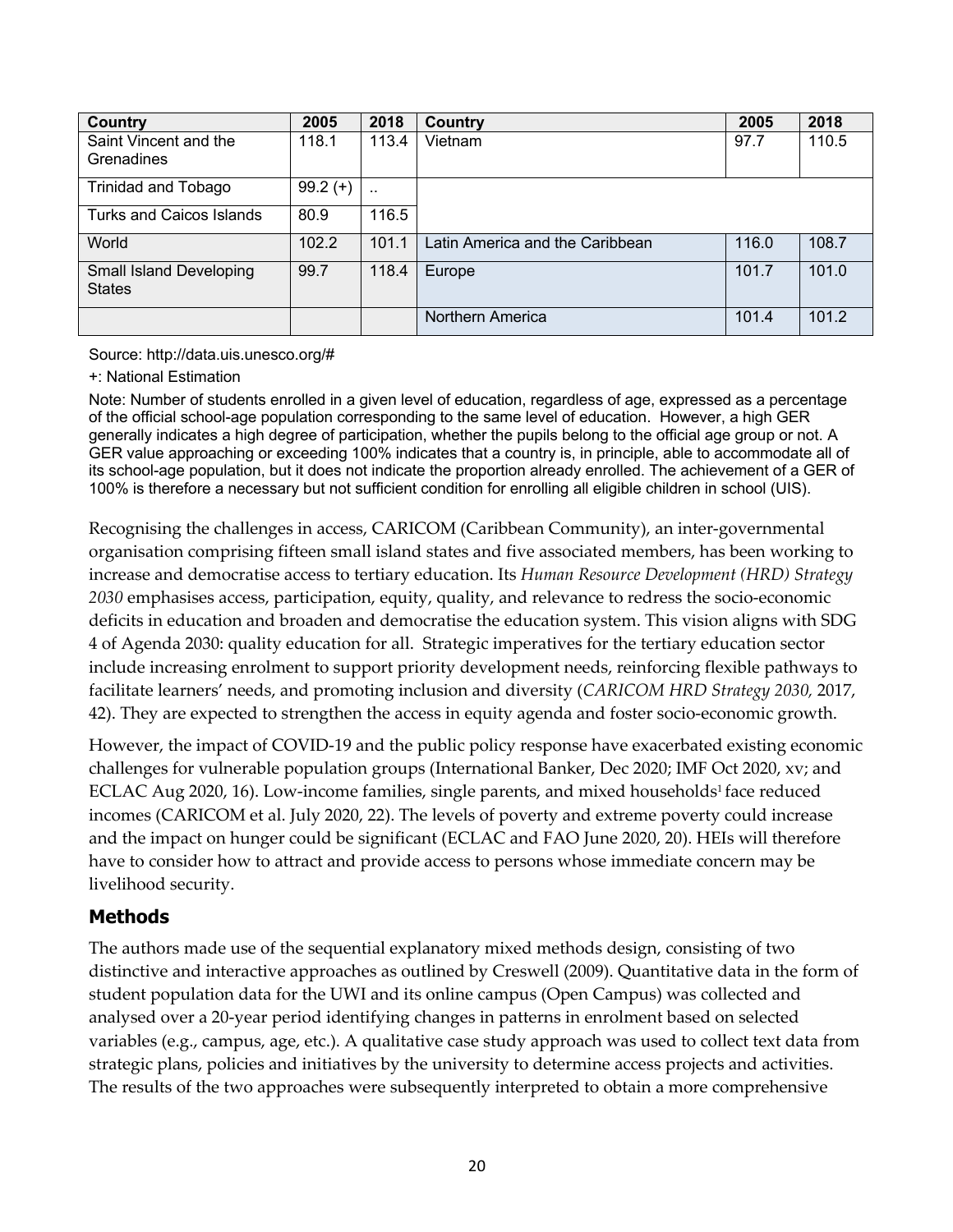view of the research problem, i.e., measures that promote access and support equity and highlight the importance of data monitoring to ensure equitable participation.

## **Overview of the Concept of Access**

The concept of widening access is multidimensional and includes barriers to participation, structural factors, individual agency, building resilience, and institutional practices. In the widening access discourse, attention is drawn to non-traditional students and those who constitute this group. Cotton, Nash and Kneale (2017) note that they include first generation students, mature students, disabled students, single parents, students from low-income families, and minority ethnic groups as well as migrants and refugees, indigenous persons and, in the Caribbean, young males.

Focus on widening access entails reasonable equal opportunity for persons to access higher education (Clifford et al.2012) while others like Tikly and Barret (2011) and Alexander and Hlalele (2012) emphasise the notion of 'parity of participation' and reducing socially created and reinforced differences in privileges and material advantages of some to the detriment of others. Drawing on the concept of social and cultural capital by Bourdieu (1986) that aids in reproducing and enabling hierarchies, Driscoll (2013) highlights the actual or potential resources individuals require to support their tertiary education pursuits including their ability to finance direct and indirect costs. This supports the view of Alexander and Hlalele (2012, 487) that access and participation cannot be isolated from "broader societal changes and constitutional contexts." Other areas of focus include a resilience approach and institutional initiatives related to retention and completion (Cotton, Nash & Kneale 2017; Prodan et al. 2015; Ziderman 2013).

The authors of this paper concur with the perspective of access advanced by Deller, Kaufman and Tamburri (2019, 6) and Prodan et al. (2015, 537), which they believe offers insight into the institutional approach adopted. These authors conceptualise access in the following ways:

- i. growth model focuses on increasing the capacity of the system to accommodate an increasing number of students who want to attend college/university
- ii. equity of access model focuses on which students are and which are not taking part in higher education or gaining entry.

Adoption of these models will provide acute insight into the type of access initiatives and help identify the use of strategic indicators. HEIs that measure access in terms of the growth model focus on enrolment rates and utilise additional parameters such as gender, nationality, age, first-generation, income, and disability that introduce layers of insight into marginalised or under-represented groups within the institution. For the equity of access model, attention is focussed on under-represented groups.

## **Global and Regional Policy Perspectives**

The introduction of widening participation policies and initiatives since the 1970s, a result of labourmarket oriented logic and equity of opportunity philosophies (Détourbe & Goastellec 2018, 1), has led to the expansion of post-secondary and tertiary education (PSTE). In the CARICOM region, the emphasis began to shift from a regional university and national PSTEs to private and offshore institutions which offer courses or programmes approved for delivery to students at a location outside of the country of an HEI's main campus through cooperation with an international partner. This dual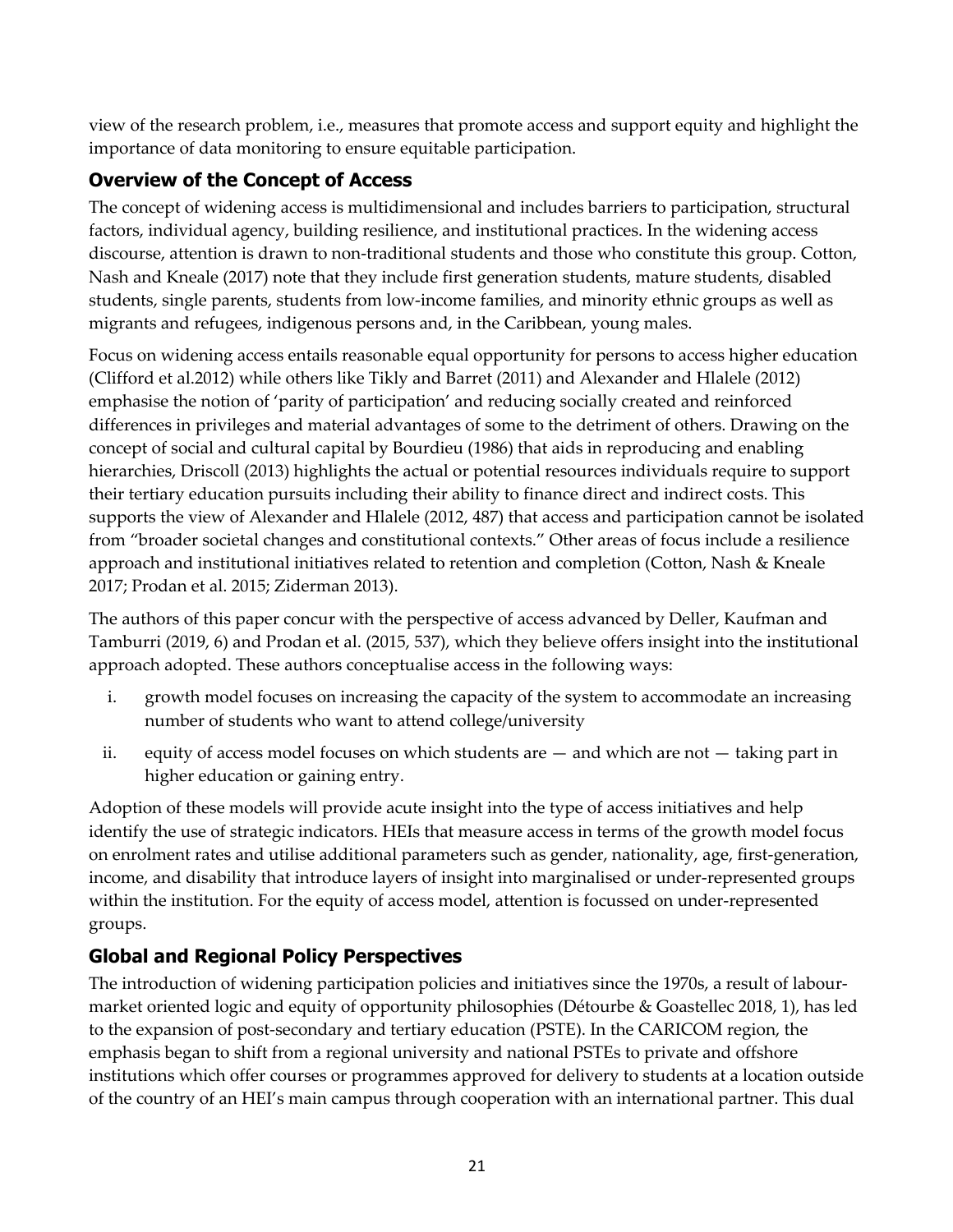approach is perceived as an efficient means of fostering access to quality programmes and, simultaneously, economic, and social development through development of human capital.

From the 1990s, the multilateral agenda was designed to address global challenges including, poverty, inequality, human rights, education, and environmental degradation among others. Lane (2017, 275) noted that "Education for All has been a concept at the heart of international development since 1990 and has found its latest instantiation within the Sustainable Development Goals (SDGs) as SDG 4, 'Ensure inclusive and equitable quality education and promote lifelong learning opportunities for all'". Of the ten targets listed for SDG4, two are integral to access:

- i. Ensure equal access for all women and men to affordable and quality technical, vocational, and tertiary education, including university
- ii. Eliminate gender disparities in education and ensure equal access to all levels of education and vocational training for the vulnerable, including persons with disabilities, indigenous peoples, and children in vulnerable situations.

Since 1993, CARICOM has emphasised access and participation in tertiary education. The *Future of Education* (1993, 22-23)*,* the first regional educational policy document, stressed developing communication and technologies, improving access, and utilising open learning strategies to deliver tertiary instruction. The subsequent human resource development policy in 1997 highlighted the imperative of increased access to education and training and critically set an enrolment target of at least 15% of the post-secondary age cohort in tertiary-level education by 2005 (CARICOM 1997). Some two decades later, CARICOM (2017, 25) indicated that "[s]everal Member States are also working towards or have exceeded the targets of 15% tertiary education participation." However, ECLAC (2019, 192) and CARICOM (2017, 30) have noted that enrolment rates in the CARICOM region remain at less than half the rate of developed countries. Recognising that such deficits will have a deleterious impact on the social and economic development of its Member States, CARICOM continues to emphasise increasing and democratising access to tertiary education to "strengthen equity in access to and provision of HRD [and] assure relevance of HRD to learners' needs and socio-economic demands" (*CARICOM HRD Strategy 2030,* 2017, 54). The Baseline Report for the *CARICOM Human Resource Development 2030 Strategy* has recommended targets for measuring access and participation for the tertiary education sector (see Table 3).

#### **Table 3: Regional baselines — access and participation targets**

| <b>Indicator</b>                                                                                   | Regional<br><b>Baseline</b> | Regional<br><b>Indicative</b><br><b>Targets</b> |
|----------------------------------------------------------------------------------------------------|-----------------------------|-------------------------------------------------|
| Percentage of students enrolled in STEM programmes at the tertiary education<br>level <sup>1</sup> | 37.96%                      | 50%                                             |
| Gender Parity Index at tertiary level <sup>2</sup>                                                 | 2.17                        |                                                 |

Source: CARICOM 2019, 8, 10, 52-54.

1 The CARICOM Member States for which data were aggregated were: The Bahamas, Barbados, Belize, British Virgin Islands, Guyana, Montserrat, St Kitts, St Lucia, Trinidad and Tobago, and Turks and Caicos Islands.

 $2$  The CARICOM Member States for which data were aggregated were: The Bahamas, Belize, British Virgin Islands, St Kitts, St Lucia, Suriname, and Trinidad and Tobago.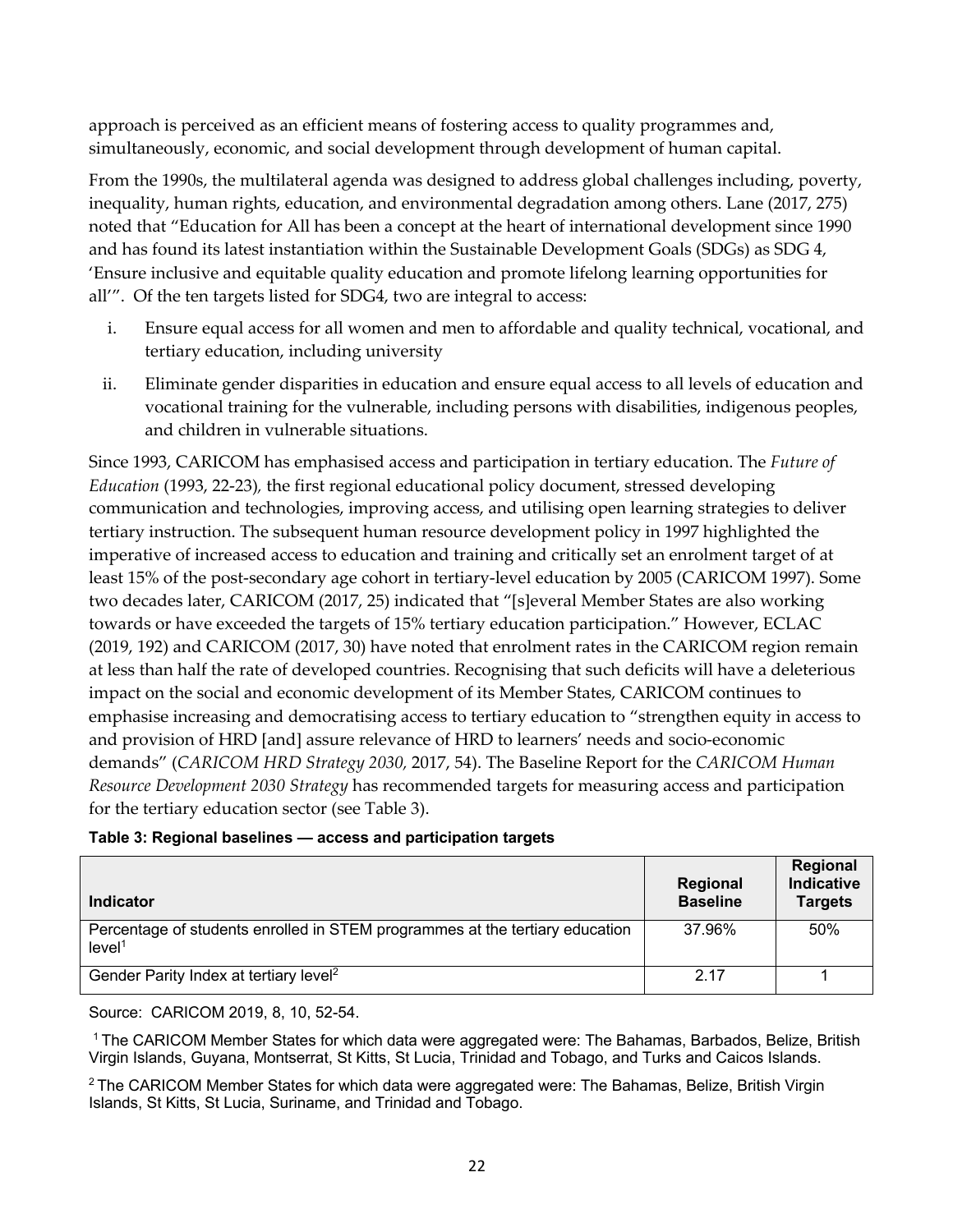At the sub-regional level, the Organisation of Eastern Caribbean States (OECS), an eleven-membercountry economic union, has developed education sector strategies since the early 1990s. Its *OECS Education Sector Strategy (OESS) 2012-2026* supports the widening access agenda and requires Member States to align their education sector strategies to the regional strategic imperative to increase provisions for tertiary and continuing education (OECS 2012, 14, 82-83).

### **Broadening of Access at the UWI**

Demographic data for the UWI as a whole and for the OC specifically show variations in the student population. At the university-level, the undergraduate population was 78.3% of the total student population in 2008 and 71.5% in 2018. The share of OC enrolment was 11.9% in 2008 but with fluctuations over the subsequent ten-year period. While in 2012 and 2013, the OC share of total university enrolment fell to under 10%, overall university enrolment increased. The OC which started with an enrolment of 5,196 students in 2008 increased its share to 30.7% in 2018. Undergraduates represented 99.6% of its student population in 2008 and 84.5% in 2018. The data suggest that the proportion of undergraduates to postgraduates is growing (see Table 4).

|                                                                              | 2008-<br>2009                   | 2009-<br>2010 | 2010-<br>2011 | $2011 -$<br>2012 | $2012 -$<br>2013 | $2013 -$<br>2014 | $2014 -$<br>2015 | 2015-<br>2016 | 2016-<br>2017 | $2017 -$<br>2018 | $2018 -$<br>2019 | %<br>Chan<br>ge |
|------------------------------------------------------------------------------|---------------------------------|---------------|---------------|------------------|------------------|------------------|------------------|---------------|---------------|------------------|------------------|-----------------|
|                                                                              | UWI (total – on and off campus) |               |               |                  |                  |                  |                  |               |               |                  |                  |                 |
| Under<br>gradu<br>ate                                                        | 34110                           | 33496         | 35075         | 36188            | 36829            | 36756            | 34443            | 34334         | 34549         | 34449            | 35327            | 3.5             |
| Gradu<br>ate                                                                 | 7610                            | 9589          | 8091          | 8701             | 10242            | 10184            | 9688             | 9694          | 9762          | 9336             | 9167             | 20.4            |
| Grand<br><b>Total</b>                                                        | 43579                           | 46440         | 48575         | 50439            | 52031            | 52091            | 49064            | 49092         | 49162         | 48525            | 49380            | 13.3            |
| <b>Open Campus</b>                                                           |                                 |               |               |                  |                  |                  |                  |               |               |                  |                  |                 |
| Under<br>gradu<br>ate                                                        | 5177                            | 5607          | 5932          | 5914             | 6282             | 6047             | 5407             | 5421          | 5717          | 5352             | 5738             | 10.8            |
| Gradu<br>ate                                                                 | 19                              | 141           | 237           | 302              | 362              | 359              | 313              | 723           | 914           | 924              | 1051             | 5431.5          |
| Grand<br>Total                                                               | 5196                            | 5748          | 6169          | 6216             | 6644             | 6406             | 5720             | 6144          | 6631          | 6276             | 6789             | 30.6            |
| ОC<br>enrolm<br>ent as<br>$%$ of<br>total<br>univer<br>sity<br>enrolm<br>ent | 11.9%                           | 11.1%         | 10.7%         | 10.3%            | 9.9%             | 9.9%             | 10.5%            | 10.5%         | 10.5%         | 10.7%            | 13.7%            |                 |

**Table 4: Ten-year enrolment trends at the university and open campus**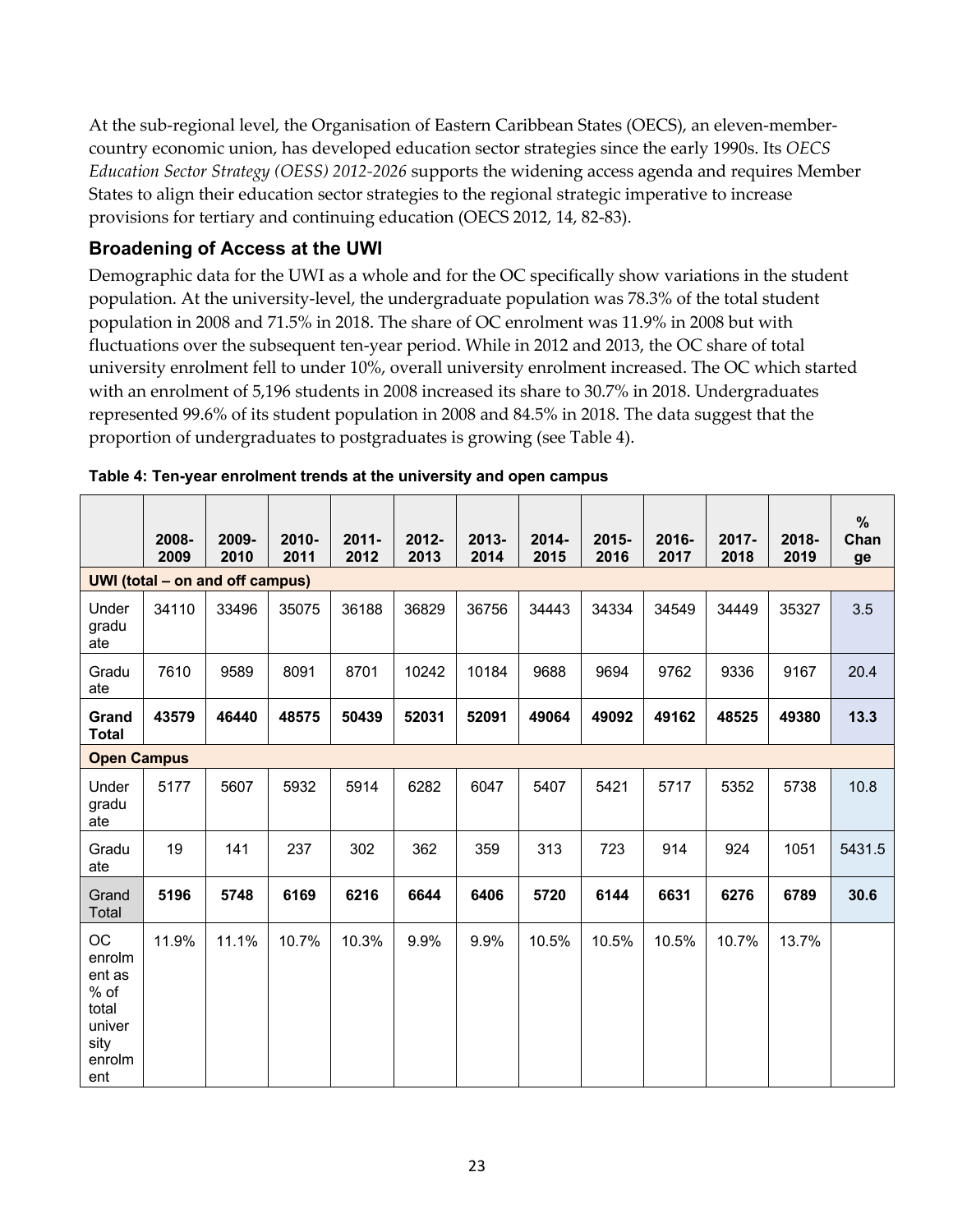Moreover, females outnumbered males, with the female-to-male ratio in 2008 at 2.2:1 and in 2018 2:1. While the gender participation gap narrowed slightly at the university level it widened at the OC, diverging from the university pattern on enrolment with a 4.1:1 female-to-male ratio in 2008 and a 5.4:1 female-to-male ratio in 2018 (see Table 5).

|                    | 2008-<br>2009 | 2009-<br>2010 | 2010-<br>2011 | $2011 -$<br>2012 | $2012 -$<br>2013 | $2013 -$<br>2014 | $2014 -$<br>2015 | $2015 -$<br>2016 | $2016 -$<br>2017 | $2017 -$<br>2018 | $2018 -$<br>2019 |
|--------------------|---------------|---------------|---------------|------------------|------------------|------------------|------------------|------------------|------------------|------------------|------------------|
| <b>University</b>  |               |               |               |                  |                  |                  |                  |                  |                  |                  |                  |
| Female             | 69.2%         | 68.6%         | 68.5%         | 68.1%            | 68.7%            | 68.2%            | 66.9%            | 65.9%            | 65.4%            | 65.6%            | 66.6%            |
| Male               | 30.8%         | 31.4%         | 31.5%         | 31.9%            | 31.3%            | 31.8%            | 33.1%            | 34.1%            | 34.6%            | 34.4%            | 33.4%            |
| <b>Open Campus</b> |               |               |               |                  |                  |                  |                  |                  |                  |                  |                  |
| Female             | 80.3%         | 80.8%         | 81.1%         | 82.0%            | 84.6%            | 85.0%            | 85.5%            | 84.8%            | 84.9%            | 84.6%            | 84.4%            |
| Male               | 19.7%         | 19.2%         | 18.9%         | 18.0%            | 15.4%            | 15.0%            | 14.5%            | 15.2%            | 15.1%            | 15.4%            | 15.6%            |

**Table 5: Ten-year enrolment trends at open campus and university — gender**

The overall university student population by age group was more traditional. The 24 and under group accounted for just over half of the student population (53%) and the 25-34 group just over 25%. Conversely, at the OC, the largest age cohort was 25-34 (44%) followed by the 35-44 group (25%). The 45-54 and 55 and over groups accounted for less than 10% and 2% at OC and the UWI (see Table 6)*.*

| Age<br>Group<br>S     | 2008-<br>2009 | $2011 -$<br>2012        | $2013 -$<br>2014 | $2015 -$<br>2016 | $2018 -$<br>2019 | 2008-<br>2009 | $2011 -$<br>2012                | $2013 -$<br>2014 | $2015 -$<br>2016 | $2018 -$<br>2019 |
|-----------------------|---------------|-------------------------|------------------|------------------|------------------|---------------|---------------------------------|------------------|------------------|------------------|
|                       |               | <b>University-level</b> |                  |                  |                  |               | <b>Open Campus (All Levels)</b> |                  |                  |                  |
| 24 and<br>under       | 49.5%         | 53.4%                   | 50.8%            | 56.3%            | 57.3%            | 19.2%         | 18.9%                           | 18.8%            | 18.1%            | 20.0%            |
| 25-34                 | 28.0%         | 26.9%                   | 29.1%            | 26.0%            | 25.5%            | 43.6%         | 44.9%                           | 45.5%            | 44.0%            | 42.8%            |
| 35-44                 | 13.7%         | 12.4%                   | 12.6%            | 11.4%            | 11.3%            | 26.5%         | 24.1%                           | 25.2%            | 26.4%            | 25.6%            |
| 45-54                 | 7.3%          | 6.0%                    | 6.0%             | 5.4%             | 4.5%             | 9.9%          | 9.8%                            | 8.4%             | 9.8%             | 9.6%             |
| <b>55 and</b><br>over | 1.5%          | 1.4%                    | 1.5%             | 1.3%             | 1.2%             | 0.7%          | 0.9%                            | 1.0%             | 1.5%             | 1.8%             |

**Table 6: Ten-year enrolment trends at the university and open campus — age**

The OC, as previously noted, has fifty sites in the region facilitate the broadening of access. For convenience, ten-year data is broken into two discrete periods — 2008-2013 and 2013-2019. Overall, at all sites, there was an increase in enrolment of 16.5% at the undergraduate level and a 303.7% at the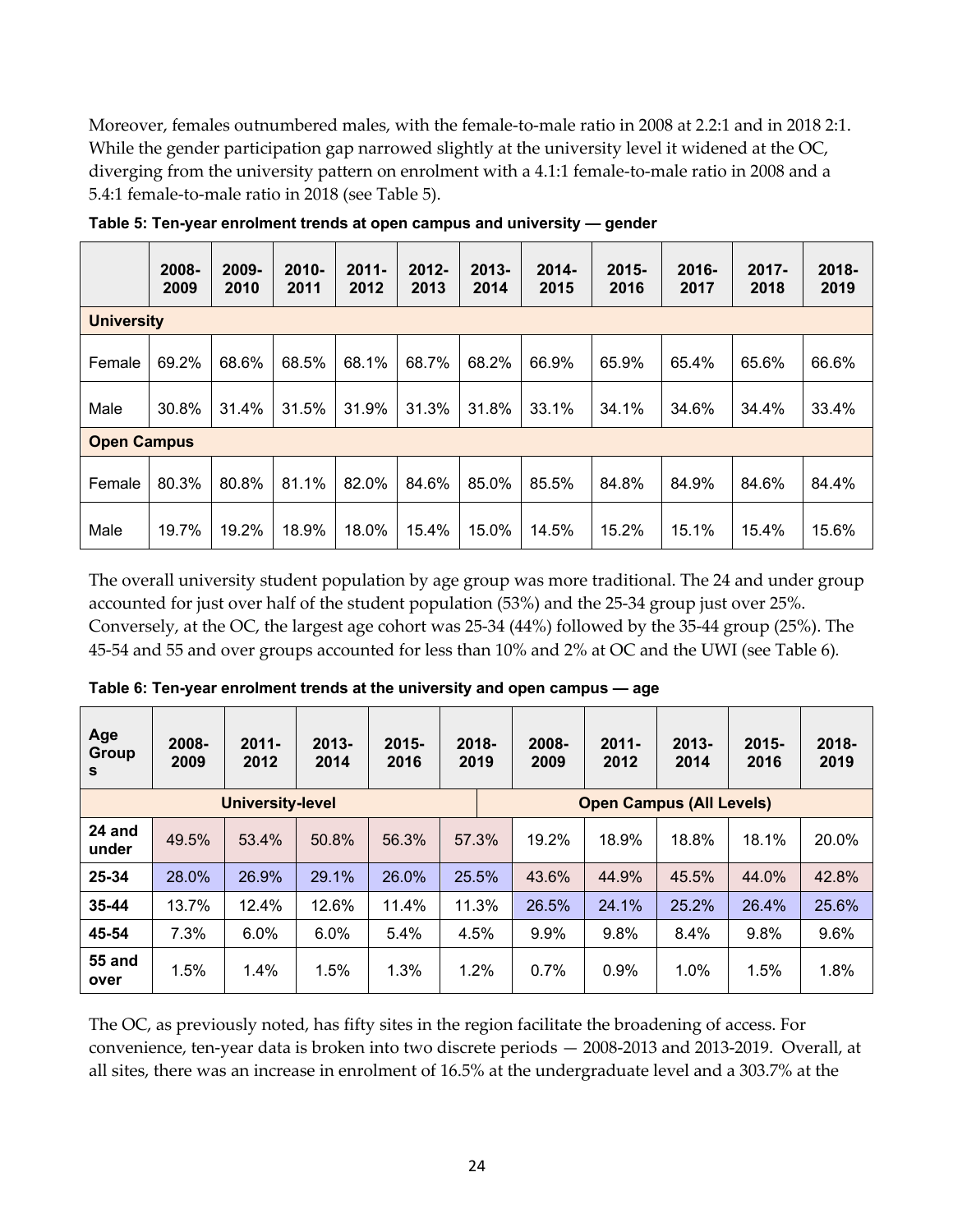graduate programme over the ten-year period. At the undergraduate level, there were declines in Monserrat and Jamaica by 92% and 19%, respectively (see Table 7).

| <b>Country Sites</b>             | 2008-2013<br>2013-2019 |                | 2008-2013       | 2013-2019      |  |
|----------------------------------|------------------------|----------------|-----------------|----------------|--|
|                                  | <b>Undergraduate</b>   |                | <b>Graduate</b> |                |  |
| <b>TOTAL</b>                     | 28907                  | 33682          | 1061            | 4284           |  |
| Anguilla                         | 417                    | 847            | 11              | 125            |  |
| Antigua                          | 996                    | 1249           | 15              | 158            |  |
| <b>Bahamas</b>                   | 223                    | 881            | 100             | 348            |  |
| Barbados <sup>1</sup>            | 953                    | 1341           | 13              | 271            |  |
| Bermuda                          | $\overline{4}$         | $\overline{4}$ |                 |                |  |
| <b>Belize</b>                    | 741                    | 968            | 19              | 158            |  |
| <b>British Virgin Islands</b>    | 274                    | $\overline{4}$ | $\overline{2}$  | 25             |  |
| Cayman Islands                   | 208                    | 626            | 12              | 107            |  |
| Dominica                         | 1654                   | 1893           | 32              | 222            |  |
| Grenada <sup>2</sup>             | 1798                   | 2249           | 42              | 141            |  |
| Guyana VISO                      | $\pmb{0}$              | $\mathbf{1}$   | $\mathbf 0$     | $\overline{2}$ |  |
| Jamaica <sup>3</sup>             | 7288                   | 5887           | 257             | 882            |  |
| Montserrat                       | 364                    | 354            | 4               | 12             |  |
| St Kitts and Nevis <sup>4</sup>  | 938                    | 1329           | 9               | 89             |  |
| St. Lucia                        | 2510                   | 3783           | 137             | 295            |  |
| St. Maarten VISO                 | $\mathbf 0$            | $\sqrt{2}$     | $\pmb{0}$       | $\mathbf{1}$   |  |
| St. Vincent and the Grenadines   | 1420                   | 2450           | 50              | 191            |  |
| Trinidad and Tobago <sup>5</sup> | 9087                   | 9373           | 358             | 1218           |  |
| Turks & Caicos                   | 32                     | 108            | 0               | 35             |  |
| Virt Intl. Student Office VISO   | $\pmb{0}$              | $\sqrt{3}$     | 0               | $\overline{4}$ |  |

**Table 7: Enrolment at open campus country sites**

1 Barbados – Data for Cave Hill and The Pine combined.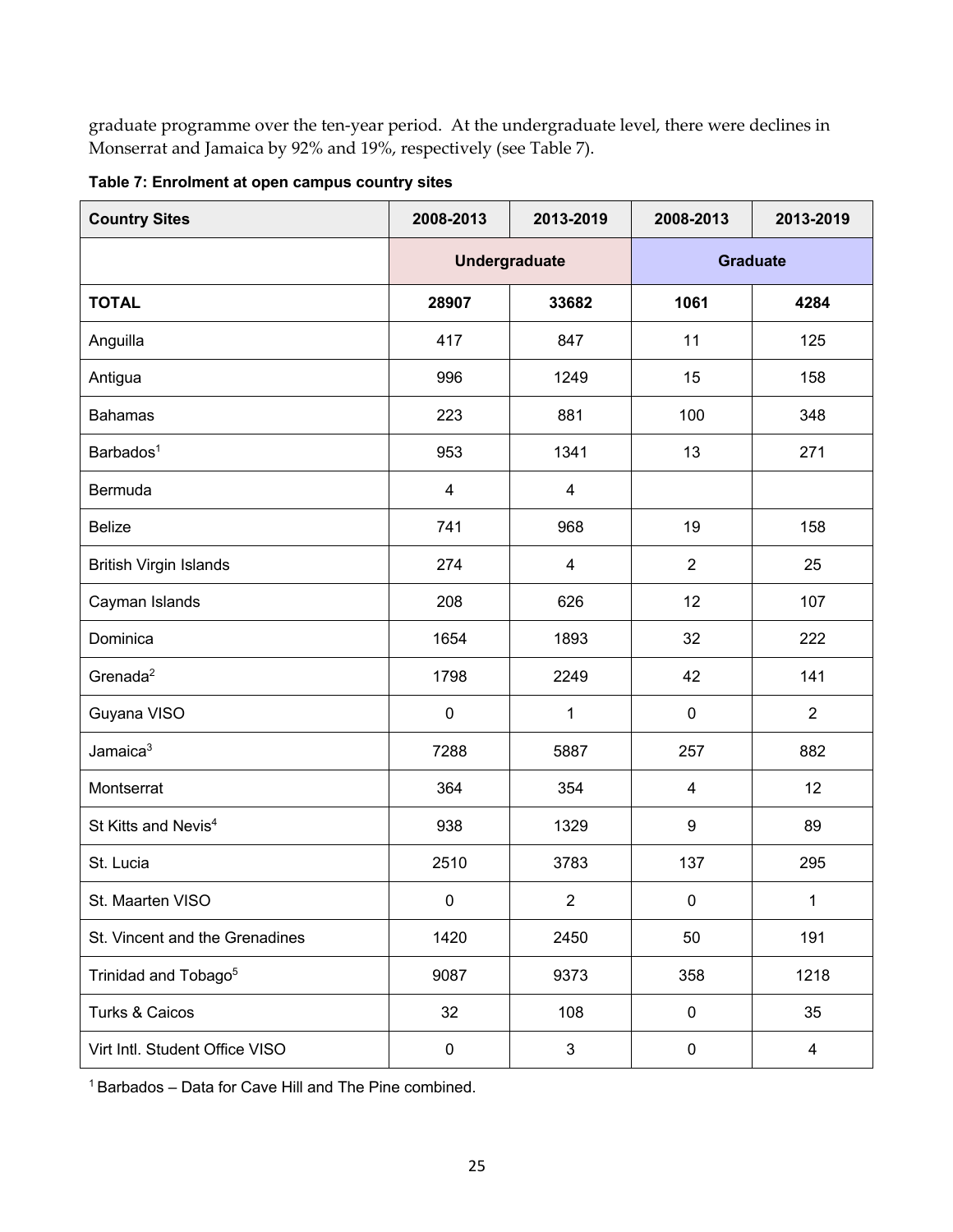2 Grenada – Data for Carriacou and St George's combined.

 $3$  Jamaica – Data for Brown's Town, Camp Road, Denbigh, Junction, Mandeville, May Pen, Mona, Montego Bay, Morant Bay, Ocho Rios, Port Antonio, Savanna-La-Mar, SWTC, and Vere combined.

<sup>4</sup> St Kitts and Nevis – Data for St Kitts and Nevis combined.

<sup>5</sup> Trinidad and Tobago - Data for Gordon Street, Mayaro, Point Fortin, San Fernando, Sangre Grande, St Augustine, and Tobago combined.

The issue of access and participation is tied to demographic changes as well as the individual's inclination or immediate interest and resources to pursue further education. The state of the economy and labour market opportunities also influence the choice to move seamlessly through the education system or to delay entry. One way to bridge that gap for those seeking advanced credentials (baccalaureate degrees) and workplace experience is the use of prior learning assessment (PLA). This approach "evaluates learning gained outside a traditional academic environment" and "captures the college-level learning and knowledge students acquire while living their lives—working, participating in employer training programs, serving in the military, independently studying, volunteering or doing community service, and studying open-source courseware" (Sherron et al. 2019, 62). Moreover, it "supports student persistence, shortens time-to-degree, and boosts degree completion" (Sherron et al. 2019, 62) which is important for the adult student or those from underserved populations.

As an opportunity for extending access, PLA was endorsed as a "mechanism which involves identifying learning, documenting, assessing, and recognising acquired skills, knowledge, values, and abilities of individuals from non-formal and informal sources." The OC offered PLA as an option for matriculation/admission and for advanced placement for specific Year 1 social sciences/humanities programmes. PLA is a new initiative to the region and not surprisingly, enrolment of students remains low. Of the 818 who expressed interest and received pre-advising only few were eligible. Only thirty-one students (24 female and 7 male) were registered for PLA between 2014 and 2019 from ten sites. PLA offers a level of access but requires strategic and targeted marketing and a critical identification of programmes/courses that will suit the needs of the population and the labour market.

### **Equity of Access at the UWI**

Are diversity and inclusion critical to the widening access and participation agenda? Or are they understood to be subsumed under increasing participation rhetoric? Are persons with disabilities or the indigenous population seen as important in increasing male participation or having polices to facilitate access to persons with lower matriculation requirements? To achieve the goal of inclusion and equity universities must move from broadening access to deepening access (Prodan et al. 2015, 537), which is moored to broader societal and constitutional contexts (Alexander & Hlalele 2012, 487). This will require HEIs particularly in developing countries to place emphasis on 'parity of participation' (Tikly & Baret 2011), which must be ably supported by a robust dataset that considers the fragmented nature of the population and gauge the extent of access measures and how these are implemented. HEIs should therefore consider their scope and "system of interest" (Lane 2017, 279) to ensure relevance to their mission, operational context, and resources.

Social injustice issues require policy measures that ensure access and success of students. Institutions may therefore find it useful to audit their administrative systems, policies, and services to grapple with issues of poverty, inequality, and disadvantages affecting students/potential students by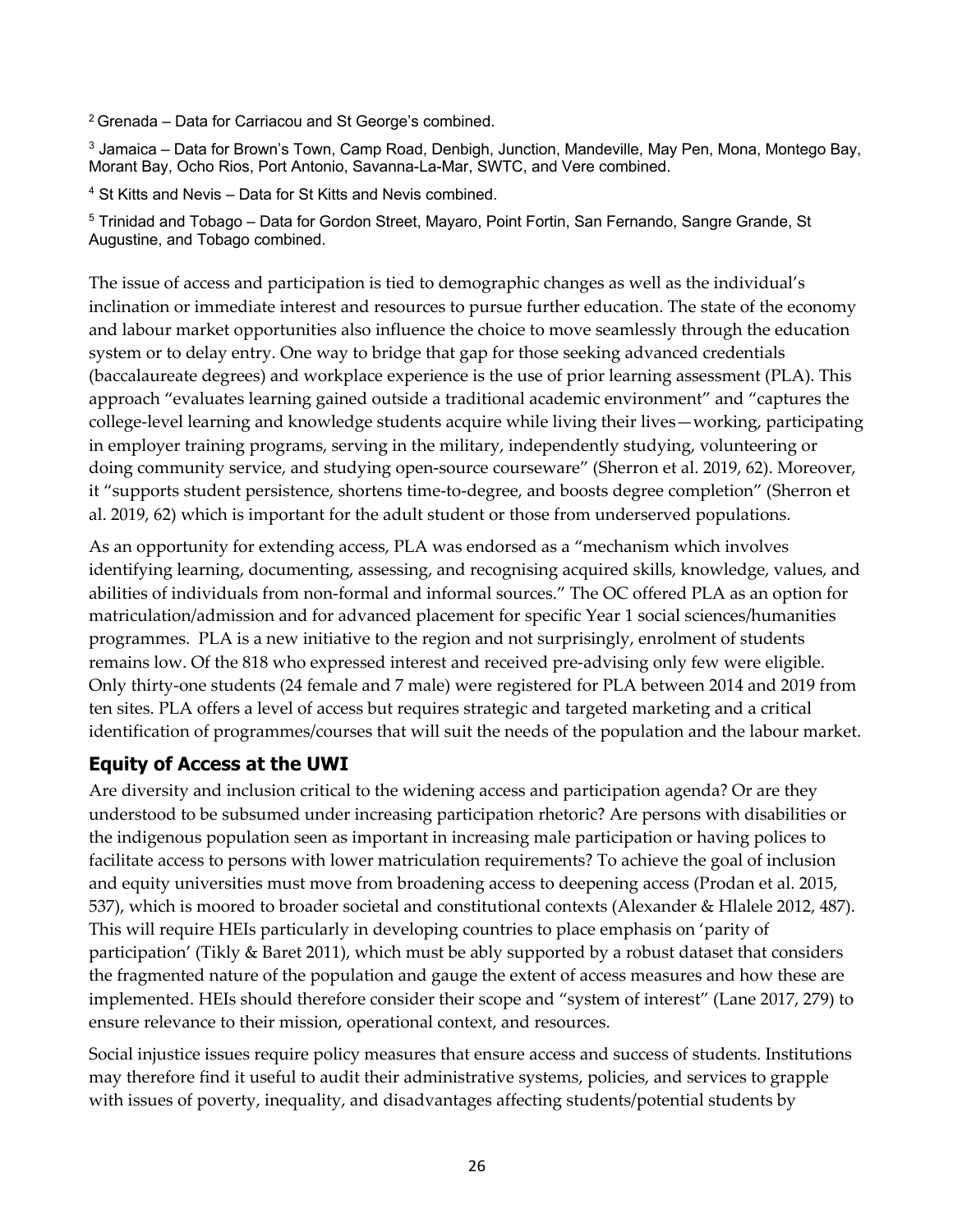considering what systems and mechanisms exist to support this sub-population and if they are sufficient before integrating add-ons. Ideally, these policies (e.g., access and participation plans, outreach public education activities, financial aid, mentoring programmes, non-discrimination policies, public education events, etc.) should support the potentialities of the different sub-population groups and ensure that either the disparities are reduced, or no new disadvantages are introduced by systematic monitoring.

The UWI has undertaken several measures that support the implicit vision of the SDGs*.* Table 8 highlights some of those policies and initiatives that contribute to measuring progress on the SDGs and provides the foundations for access based on equity.

| <b>SDG</b>                                | <b>Examples of Policies</b>                                                 | <b>Examples of initiatives</b>                                                                                                                                                                                                                                                                                                                                                                       |
|-------------------------------------------|-----------------------------------------------------------------------------|------------------------------------------------------------------------------------------------------------------------------------------------------------------------------------------------------------------------------------------------------------------------------------------------------------------------------------------------------------------------------------------------------|
| <b>SDG 1: No</b><br>Poverty               |                                                                             | Provision of scholarships and bursaries by<br>$\bullet$<br>the UWI Development and Endowment Fund<br>(UWIDEF), financed by annual contributions<br>from donors, assists with tuition costs. Also,<br>hardship grants, which assist with living<br>expenses and tuition fees.                                                                                                                         |
|                                           |                                                                             | Provision of local area scholarships -<br>$\bullet$<br>undergraduate scholarship for students from<br>Sangre Grande (north-eastern town in<br>Trinidad) for the Faculty of Science and<br>Technology at St Augustine campus.                                                                                                                                                                         |
|                                           |                                                                             | Implemented a programme for staff to make<br>$\bullet$<br>monthly contributions towards a fund to assist<br>students with living expenses.                                                                                                                                                                                                                                                           |
| SDG 2: Zero<br>Hunger                     |                                                                             | OC offered a 'one time' 2.5% COVID-19<br>$\bullet$<br>Relief Discount applicable to students who<br>paid their fees in full during the first month of<br>the AY2020/2021.                                                                                                                                                                                                                            |
| <b>SDG 4: Quality</b><br>Education        | The UWI Quality Policy (2017)<br>$\bullet$                                  |                                                                                                                                                                                                                                                                                                                                                                                                      |
| SDG 5: Gender                             | The UWI Gender Policy (2017)<br>$\bullet$                                   |                                                                                                                                                                                                                                                                                                                                                                                                      |
| Equality                                  | Code of Principles and<br>$\bullet$<br><b>Responsibilities for Students</b> |                                                                                                                                                                                                                                                                                                                                                                                                      |
| <b>SDG 10:</b><br>Reduced<br>Inequalities | <b>Student Disability Policy</b>                                            | Ensures that students with disabilities receive<br>$\bullet$<br>equal access and opportunities to participate<br>in all university programmes, services, and<br>activities. This includes referrals to campus<br>service providers (e.g., housing, health<br>services, food services, transportation) and<br>co-ordination of academic accommodations<br>(e.g., classroom situations, examinations). |

#### **Table 8: Examples of policies and initiatives by the UWI in support of SDGs and access based on equity**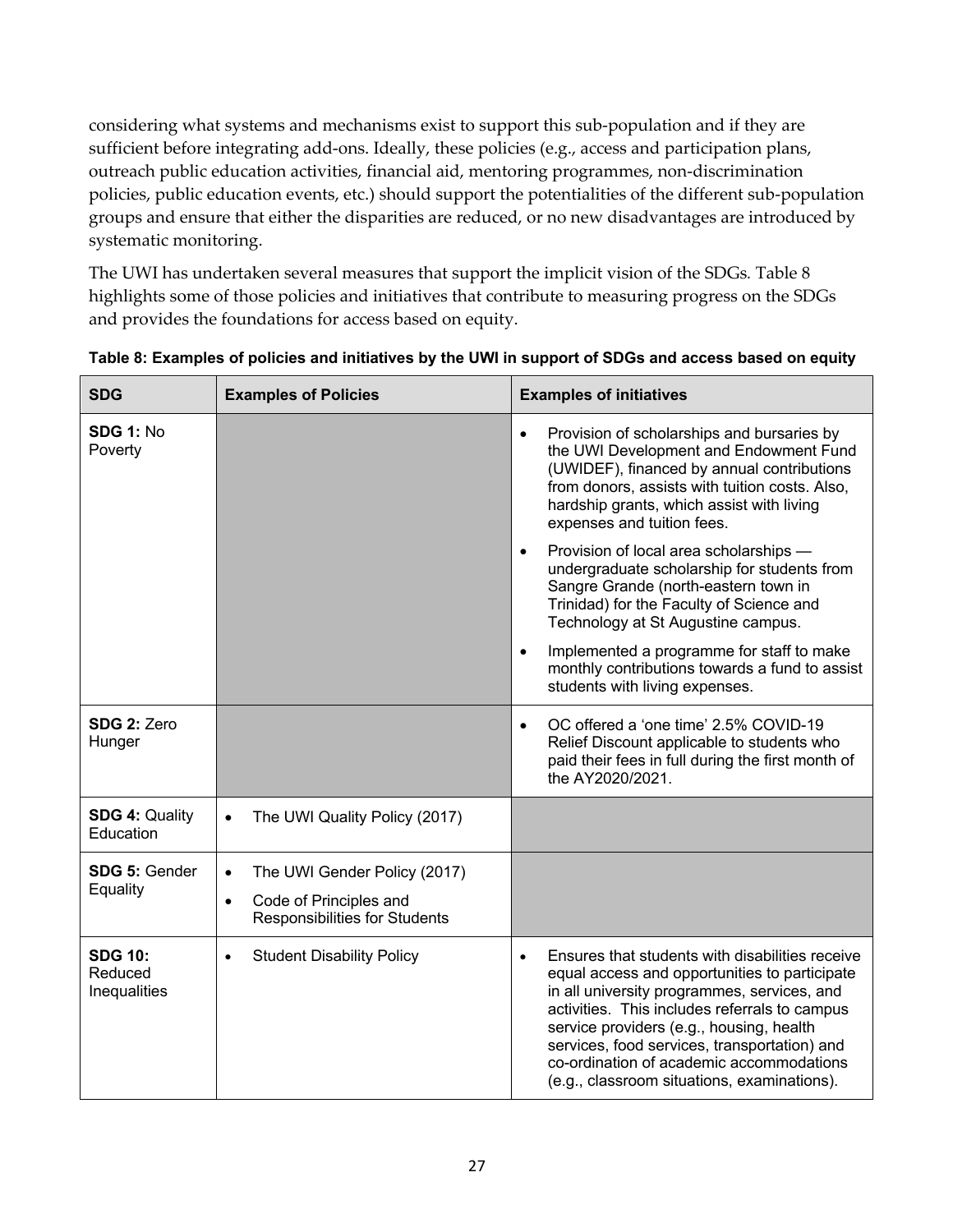In 2019, the *Times Higher Education* introduced a new league table, *University Impact Rankings,* that captures metrics on the 17 SDGs. It offers a framework for action and reform on key social, economic and environment issues and challenges facing the global community. The UWI has participated in this ranking and for the 2021 iteration, it supplied data for three of 16 optional goals — health, gender inequality and climate action — and the compulsory SDG, partnership for goals. Overall, the UWI was ranked in the *THE* 401-500 band of over 1,117 universities. For the social equality/justice SDGs, it was ranked among the top-300 universities of 776 ranked universities for gender equality with a score in the range of 49.4–55.2.

This SDG ranking offers a plausible set of metrics that can be captured, measured, and tracked. Such measures enable HEIs to fit into a wider global development agenda and offer a platform for HEIs to align their strategies and agendas to the relevant SDGs. Additionally, they offer HEIs the opportunity to showcase their teaching/research/outreach activities in the areas of poverty, inequality, and disadvantages, the core of social justice issues and to connect more strategically to their stakeholders including students. The metrics are also relevant for benchmarking access and inequalities (see Table 9).

| <b>SDG</b>                            | <b>Rationale</b>                                                                                                                                | <b>Metric and Indicator</b>                                                                                                                                           | <b>Implications for Access</b>                                                                                                                                                                                                              |
|---------------------------------------|-------------------------------------------------------------------------------------------------------------------------------------------------|-----------------------------------------------------------------------------------------------------------------------------------------------------------------------|---------------------------------------------------------------------------------------------------------------------------------------------------------------------------------------------------------------------------------------------|
| <b>SDG 1: No</b><br>Poverty           | Demonstrate how HEIs are<br>helping to address<br>intergenerational poverty by<br>offering persons from poorer<br>backgrounds quality education | <b>Proportion of students</b><br>receiving financial aid to<br>attend university<br>because of poverty<br>Number of low-income<br>students receiving<br>financial aid | The proportion of low-income<br>students to those of higher<br>income shows if income is<br>barrier. The percentage of low-<br>income students receiving<br>indicate if systems are in place<br>to mitigate challenge with<br>income.       |
| <b>SDG 2: Zero</b><br>Hunger          |                                                                                                                                                 | Student food insecurity<br>and hunger (programmes<br>or interventions)                                                                                                | The prevalence of food<br>insecurity will aid in deciding<br>the programme or intervention<br>required to maintain a healthy<br>life and ensure positive<br>education outcomes.                                                             |
| <b>SDG 4:</b><br>Quality<br>Education | Explores early years of<br>schooling and lifelong learning                                                                                      | <b>Proportion of first-</b><br>generation students<br>Number of students<br>starting a degree<br>Number of first-generation<br>students starting a degree             | Data on the proportion of first-<br>generation (and continuing<br>generation) students will show if<br>lack of "navigational capital or<br>understanding of college<br>access and success process"<br>(NRC 2012, 34, 39) is a<br>hindrance. |
| <b>SDG 5:</b><br>Gender<br>Equality   | Focuses on "providing women<br>and girls with equal access to<br>education [as] a key part of<br>delivering gender equality"                    | <b>Proportion of first-</b><br>generation female<br>students<br>Number of women starting                                                                              | Data on the proportion of first-<br>generation (and continuing<br>generation) females will show if<br>lack of "navigational capital or                                                                                                      |

**Table 9: THE University Impact Ranking Indicators related to access**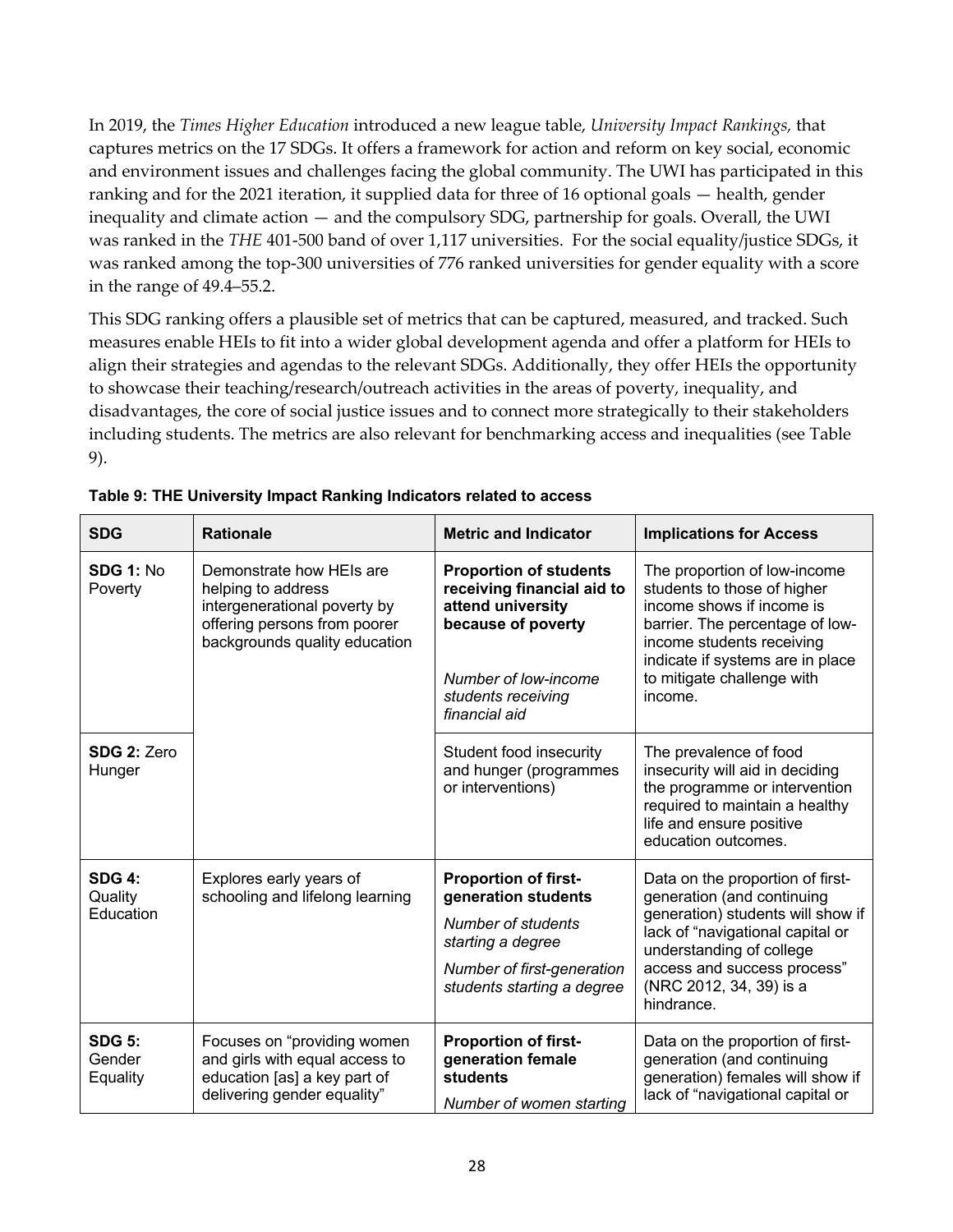| <b>SDG</b>                                | <b>Rationale</b>                                                                                    | <b>Metric and Indicator</b>                                                                                                                                                                          | <b>Implications for Access</b>                                                                                                                                              |
|-------------------------------------------|-----------------------------------------------------------------------------------------------------|------------------------------------------------------------------------------------------------------------------------------------------------------------------------------------------------------|-----------------------------------------------------------------------------------------------------------------------------------------------------------------------------|
|                                           |                                                                                                     | a degree<br>Number of first-generation<br>women starting a degree                                                                                                                                    | understanding of college<br>access and success process"<br>(NRC 2012, 34, 39) is a<br>hindrance.                                                                            |
|                                           |                                                                                                     | <b>Proportion of women</b><br>receiving degrees<br>Number of graduates:<br><b>Total Number of</b><br>graduates by subject area<br>(STEM, Medicine, Arts &<br>Humanities / Social<br>Sciences): Total | Data on the proportion of<br>women receiving degrees will<br>show if parity has been<br>achieved in certain disciplines.                                                    |
|                                           |                                                                                                     | <b>Proportion of</b><br>international students<br>from developing<br>countries<br>Number of international<br>students from developing<br>countries                                                   | Data on this (and developed<br>countries) show the diversity<br>that can be used to promote<br>inter-cultural understanding.                                                |
| <b>SDG 10:</b><br>Reduced<br>Inequalities | Explores how universities are<br>tackling economic, health based<br>and international inequalities. | <b>Proportion of students</b><br>with disabilities<br>Number of students with<br>disability                                                                                                          | Data on this will identify<br>students with impairments, or<br>impairments and activity<br>limitations, and thus, create a<br>barrier for participation and<br>performance. |

The indicators draw attention to the social issues and relations and under-represented groups that can impede access. However, as some institutions may not be capturing specific datapoints it may be useful to consider alternatives such as surveys to collect data on basic needs including, for instance, housing and food security. Several universities in the United States have undertaken targeted surveys of students to better understand the prevalence of food insecurity.2 Or in the absence of datapoints on first-generation students, it may be prudent to include such a question on student entry or experience surveys. Although there may be concerns regarding confidentiality and data privacy given small subpopulations especially, in developing countries, availability of data remains a fundamental part of interrogating the widening and deepening access project and to fulfil the social justice agenda.

Nevertheless, there are subtleties regarding the indicators based on a geographical and cultural understanding of how inequalities operate. Are the international higher education indicators identified culturally relevant to a postcolonial region? Should HEIs determine other specific development indicators? Which approach is most effective for a publicly funded university? And, how valuable is the monitoring of 'parity of participation' (Tikly & Baret 2011), for informing university decision making and performance? In the Caribbean, there is a disparity between male and female entry rates to HEIs, which requires interrogation regarding educational choices and achievement and, as such, it might be more relevant to look at an indicator that focuses on male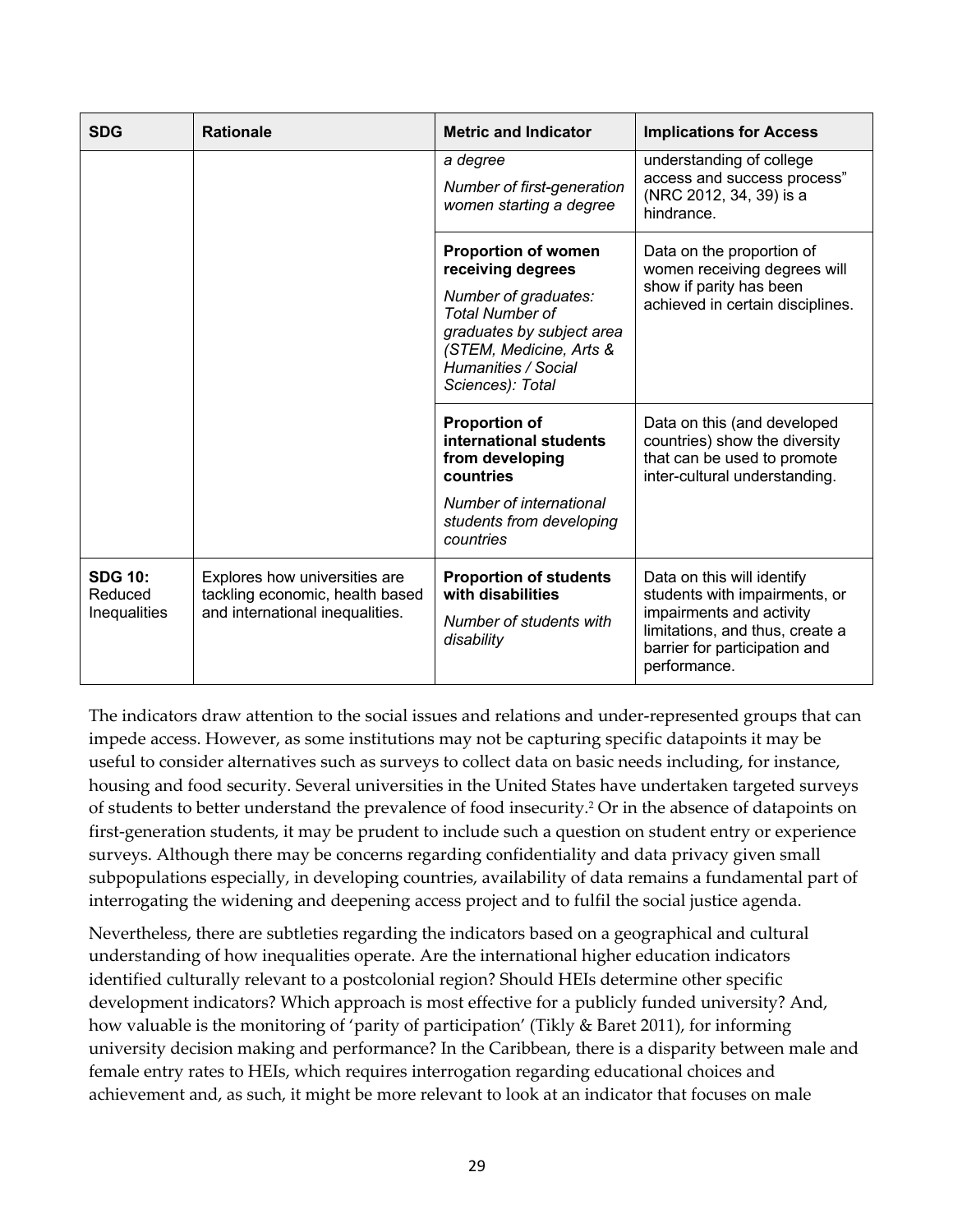participation. Moreover, monitoring and tracking of entry and progression rates must be extended to include differences in programme level and disciplinary differences. Furthermore, an indicator on the indigenous population is desirable given the presence of such sub-populations in several CARICOM countries. While the *THE* focuses on data for first-generation students, it may be relevant for this indicator to intersect with indigenous students, i.e., the number of first-generation indigenous students.

### **Where Does the UWI Go From Here?**

As the public higher education sector responds to the needs of a 'new normal' environment, the focus, for some, is on expansion through the creation of mega-universities via partnering and collaboration and building new virtual campuses that will *inter alia* educate working adults who are seeking to enhance their skills. Nevertheless, issues of quality, affordability and flexibility will have to be interwoven into their plans and offerings. However, public institutions in the Caribbean have competitive factors — history, brand recognition, and accreditation — which can be leveraged to tap into wider global markets including the diasporic market.

In the case of the UWI, its access agenda is now intertwined with its expansionist plan. Under its global collaboration agenda, it has established several global sites (e.g., UWI-University of Havana, UWI-SUZHOU, UWI-SUNY, etc.) thereby, realising the goal of accessing the international student market. However, international students' numbers remain low at one per cent of total student enrolment. This move to access the international student market must be evaluated through the lens of what unique programmes and experience can be offered to stimulate the blue or orange economy, medicine, area studies, sustainable development, etc. What unique online or blended or face-to-face experience is on offer?

The UWI established its fourth landed campus in Antigua and Barbuda in 2019 — the Five Islands Campus — to provide more direct access to higher education to the population of the Eastern Caribbean. More recently, it announced its intention to embrace the remote online market by creating a global online campus that builds on the infrastructure and capacities of the other campuses. It expects to enroll between 50,000 and 100,000 global self-funding students by 2022 from regional and international markets. These include Guyana and the non-English speaking Caribbean, a southern regional continental strategy that will enable the UWI to enhance its access of equity agenda by including the indigenous population, which represents 10% of the total population, and the geographically isolated population in the continental hinterlands.

Despite these initiatives, concerns with sustainability for regional and international student access and participation remain, given the current economic climate, demographic pressures, changes to the nature of work, and the relevance of higher education vis à vis the attractions of the labour market. More importantly, the dual expansionist strategy ought to be interrogated to determine if it will indeed improve national and regional student access, participation and equity and its contribution to improving quality educational outcomes. Or will it lead to increased tension as more resources are directed to accessing external markets and the gains in regional student access and participation decline? Will increased national and regional access be improved through joint degree programme offerings? What are the social and economic costs of the widening access agenda and the various interventions applied by HEIs? What new or adapted teaching and learning ecosystems will need to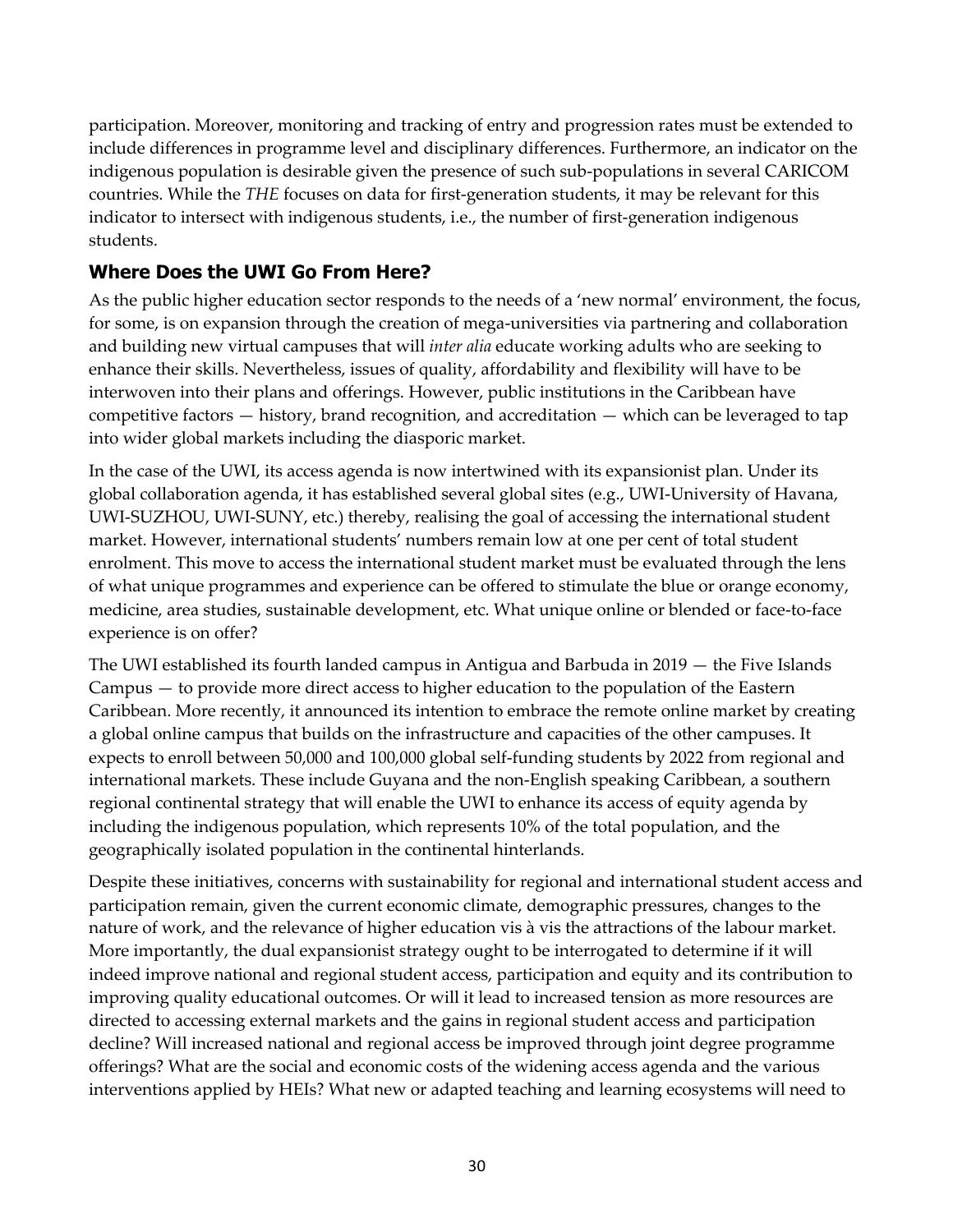be created? Will global classrooms be the wave of the future? What legal issues will have to be considered in this new impetus to access and knowledge management? These are some of the issues that the UWI will have to contend with. Beyond the university setting, there is also a need to consider the effectiveness of the widening access agenda for public HEIs over time, which is linked to the structural policy (re)forms and the broader social justice agenda. Both a cost-analysis of the gains/expected gains from the promise of expanded access, and a determination of areas of critical and essential change that can drive the benefits of widening access and participation in developing countries, are required.

## **Other Future Considerations for Higher Education**

The access measures discussed earlier are particularly relevant not only for benchmarking, but especially, in this current social and economic climate where there are job losses, and the transfer to students of increased cost-sharing, which raise concerns about the affordability of higher education. The disquiet about the relevance and value of higher education, declining absorptive capacity of the labour market, and mismatch of skills to labour market needs will also affect the decision of persons to access higher education. The shift from the traditional form of higher (academic-oriented) education to para-professional and/or technical and vocational education and training will negatively affect enrolment. Other factors such as changing demographics and competition from international players may also negatively affect interest in HEIs.

The 4IR (Fourth Industrial Revolution) has implications for all aspects of economic activity as well as for the role of higher education. The education sector will thus have to reconsider its delivery mode, pedagogy, credentialing, and its role in "shaping future technology by being the testbeds for innovation and educating future generation" (World Economic Forum). There are likely to be noticeable changes in workforce requirements leading to a demand for retooling/reskilling, which in the Caribbean will depend on the extent of uptake and absorptive capacity of the labour market. As the market changes and the imperative of retooling/reskilling becomes acute, will this upskilling cost be borne by the individual, or will medium-to-large size companies develop and implement their own programmes or collaborate to create corporate universities? In addition to preparing individuals to live, adapt and work within the 4IR culture, HEIs must also prepare them to function effectively in the Anthropocene epoch. Thus, they will have to determine what new knowledge, skills and values are needed and what shape the curricula and co-curricular will take especially, as they move towards transdisciplinary programmes.

Further, the nature of employment is changing from "full time permanent jobs …. Towards nonpermanent flexible types of jobs that are project based" (Abrol, Srivastava & Suman 2020, 14). There are increasing trends towards pop-ups, and Micro, Small and Medium Enterprises (MSMEs). Job patterns are changing to cater to 'gig' workers, who are hired for specific deliverables and can be engaged in multiple places. While the focus is on the skills to deliver on the immediate job needs, this approach can have a deficit impact on foundational learning critical to creating a creative, innovative, knowledge-based economy, particularly in developing countries.

The extent to which HEIs will be impacted depends on the pace of labour market transformation. As institutions seek to reimagine what the learner, learning and learning communities would look like they will have to ensure that persons with learning interests and needs have appropriate training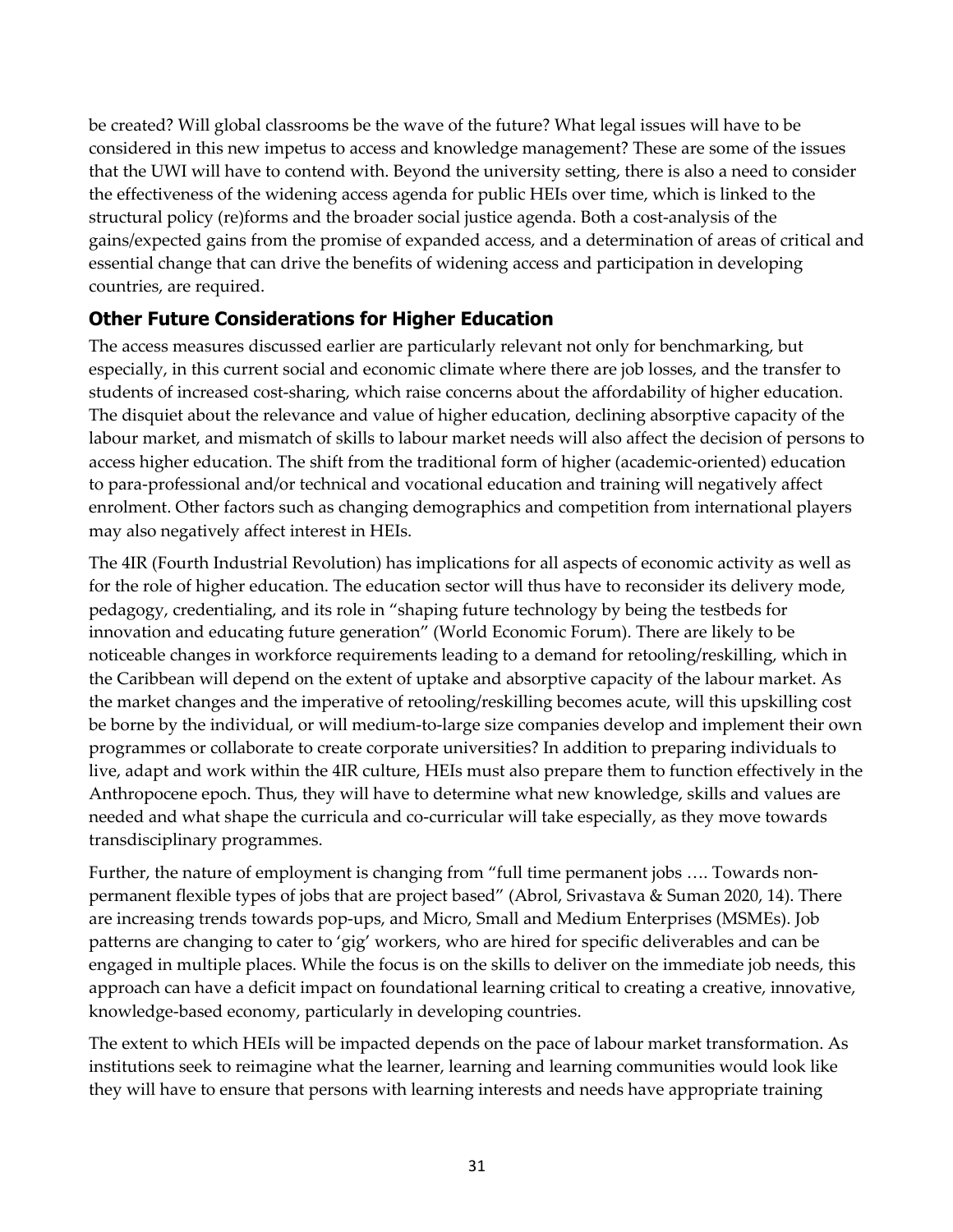forms (e.g., modular, stacked, etc.) and pathways (e.g., traditional, PLA, etc.). They will also need to conduct gap analyses and mapping of their own programmes and competencies taught against those required for the transformations in the labour market. For instance, what would be the best training model for the gig workforce to ensure that they have best opportunities to compete successfully? HEIs can also draw on the information available from tracer surveys, as well as "labor intermediation platforms [that] capture a wealth of information on job seekers (what jobs they have as well as their qualifications and skills), and exactly what employers are looking for. This type of data has multiple advantages" (Bosch, Pagés & Ripani 2018, 19). These platforms supply details on types of jobs being generated and the skills required. Additionally, a probabilistic classification model based on national labour/occupational data can be used to calculate whether an occupation is computerisable or not using the Frey and Osborne 2013 model.

Big data is being used to improve decision-making and drive operational and programme improvements and predict outcomes. As institutions grapple with the looming changes because of 4IR, job market transformations, the impact of COVID-19 and the Anthropocene crisis, upscaling the use of data/big data/learning analytics to improve access, entry, participation, and success is a matter of urgency. Analysis of demographic and performance data will help predict student enrolment and outcomes, whether a student will enrol at an institution, stay on track for courses, or require additional support. This would help institutions meet the annual enrolment targets and revenue goals laid out in their access and participation plans and introduce more targeted recruiting and more strategic use of institutional aid for underserved communities.

### **Conclusion**

This paper contends that access is more than increasing participation and that HEIs should identify their institutional scope and "system of interest" in widening access. More importantly, it highlights that HEIs, in scaling-up their management of access, must increase the strategic use and management of data. The paper also points out that using the metrics developed by the University Impact Rankings and tailoring it to its needs is a good starting point to uphold the goal of access of equity.

A case study of The UWI is provided to show that data on access is available but that greater analysis of other intersectionalities (e.g., indigenous, disabilities, etc.) to promote public accountability associated with access and boost institutional reputation is required. Ideally, this strategic data use and management should be accompanied by an audit/assessment of the measures that facilitate a more inclusive community and secure equitable outcomes for our students. Further, a strategic exercise that maps the immediate and short-to-medium term needs of the labour market is needed to determine the type of programmes required are matched to access and participation. Access also includes measures that enable students to successfully complete their studies, which was not considered in this paper. However, the current economic crisis combined with the pandemic will affect enrolment and completion rates in the short-to-medium term. Thus, universities will need to be innovative and to fast-track measures to survive/thrive in the current environment while holding to its tri-mission.

The authors carefully considered the myriad barriers that impact college access for students. The case study of the UWI (2019) adds insight to their assertions regarding the importance of data monitoring to ensure equitable participation. The authors spotlight additional questions and gaps in knowledge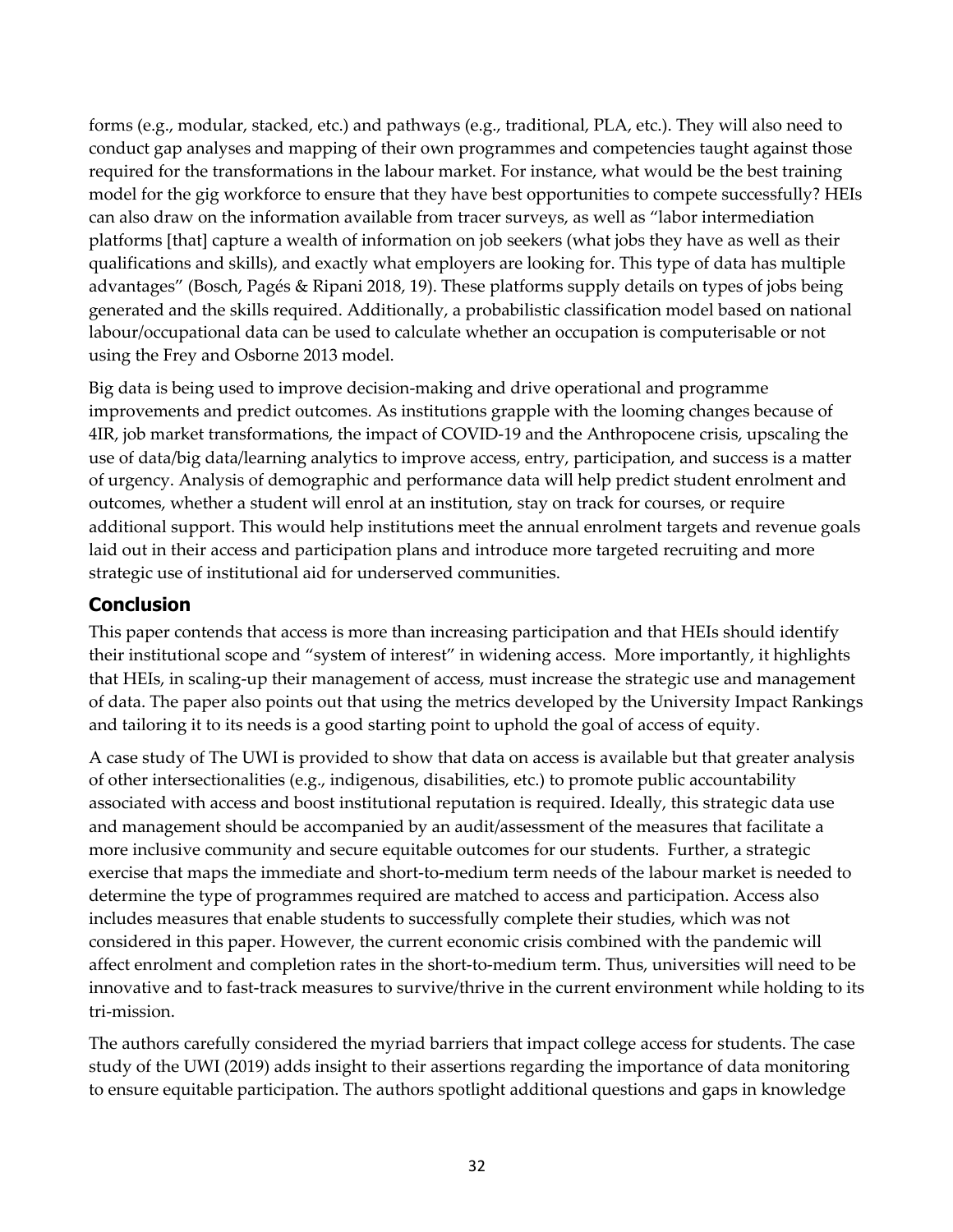that will need future investigation. They highlight the impact of demographics on the ability to deepen access to college work among diverse populations. Pairing the case study of UWI (2020) with sustainability goals offers a framework to investigate strategies that may be useful in promoting participation among disparate groups. Considering how universities obtain and implement student demographics data will enhance their ability to apply participation goals more effectively. Overall, the authors contribute to the general base of knowledge in the specific area of interest and provide a necessary platform for additional inquiry in that field.

**Acknowledgement**: The authors acknowledge the contributions of Dr. Glenford Howe (Senior Research/Programme Officer in the Institutional Research Department, Office of the Principal, The Open Campus), who offered conceptual insights on the issue of access and critically reviewed the draft paper in keeping with intellectual content and global trends in higher education. We also acknowledge the colleagues who provided us with datasets from the Open Campus.

### **References**

- Alexander, G., & Hlalele, D. (2012). University access, inclusion and social justice. *South African Journal of Higher Education, 26*(3), 487-502.
- Aucejo, E., French, J., Araya, P. U. & Zafar, B. (2020, August 9). *COVID-19 is widening inequality in higher education.* VoxEU *—* Center for Economic and Policy Research (CEPR)*.* https://voxeu.org/article/covid-19 widening-inequality-higher-education
- Bosch, M., Pagés, C. & Ripani, L. (2018). *The future of work in Latin America and the Caribbean: A great opportunity for the region?* Banco Interamericano de Desarrollo. https://www.iadb.org/en/labor-and-pensions/futurework-latin-america-and-caribbean-what-will-labor-market-be-women
- Caribbean Community. (n.d.). *Human resource development 2030 strategy: Unlocking Caribbean human potential.* CARICOM Secretariat. https://caricom.org/documents/16065-caricom-hrd-2030-strategy-viewing.pdf
- Caribbean Community. (1997). *Creative and productive citizens for the twenty-first century.* CARICOM. https://caricom.org/creative-and-productive-citizens-for-the-twenty-first-century/
- Caribbean Community. (1993). *The future of education in the Caribbean CARICOM Regional Education Policy.*  CARICOM. http://caricom.org/documents/12090-the\_future\_of\_education\_in\_the\_caribbean.pdf
- Caribbean Development Bank. (2016, May). *The changing nature of poverty and inequality in the Caribbean: New issues, new solutions*. https://www.caribank.org/sites/default/files/publication-resources/Study\_The-Changing-Nature-of-Poverty-and-Inequality-in-the-Caribbean-New-Issues\_-New-Solutions.pdf
- Caribbean Community, Caribbean Development Bank, and Regional Network of Planning Officers. (2019). *Readiness for action: The Baseline and Situational Analysis Report for Phase I of the CARICOM HRD 2030 Strategy*. https://caricom.org/wp-content/uploads/Caricom-report-v2-final.pdf
- CARICOM, CDEMA, WFP & FAO. (2020, July). *Caribbean COVID-19 Food Security & Livelihoods Impact Survey Regional Summary Report*. https://docs.wfp.org/api/documents/WFP-0000114475/download/?\_ga=2.160247861.989513302.1606398440-2025809950.1606398440.
- CEPAL, OECD & CAF. (2020, September). Special feature: The Caribbean small states. *Latin American economic outlook 2020 digital transformation for building back better.* LC/PUB.2020/10. http://www.oecd.org/dev/americas/LEO-2019-Chapter-6.pdf
- Clifford, M., Miller, T., Stasz, C., Sam, C., & Kumar, K. (2012). *The impact of different approaches to higher education provision in increasing access, quality, and completion for students in developing countries: A systematic review*. EPPI-Centre, Social Science Research Unit, Institute of Education, University of London.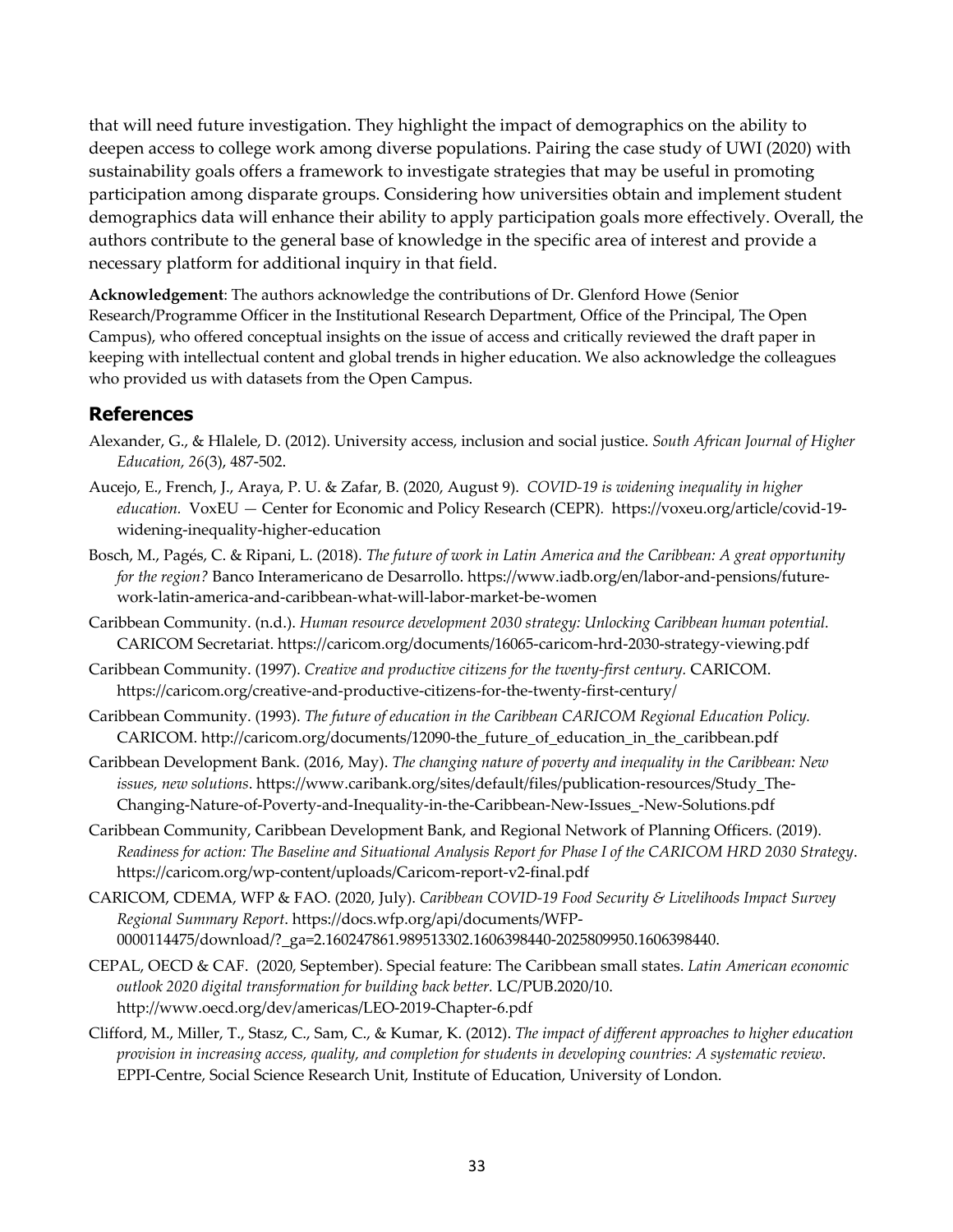- Cotton, Debby R.E, Nash, T. & Kneale, P. (2017, January). *Supporting the retention of non-traditional students in higher education using a resilience framework. European Educational Research Journal, 16*(1), 62- 79. https://doi.org/10.1177/1474904116652629
- Creswell, J. W. (2009). Qualitative procedures. *Research design: Qualitative, quantitative, and mixed methods approaches.* Sage Publications Ltd.
- Cuite, C.L., Brescia, S.A., Willson, K., Weintraub, D., Walzer, M., & Bates, L. (2020 ). *Basic needs insecurity among Rutgers-New Brunswick students*. https://go.rutgers.edu/BasicNeedsStudy
- Deller, F., Kaufman, A. & Tamburri, R. (2019). *Redefining access to postsecondary education*. Higher Education Quality Council of Ontario. https://heqco.ca/pub/redefining-access-to-postsecondary-education/
- Détourbe, M-A., & Goastellec, G. (2018). Revisiting the issues of access to higher education and social stratification through the case of refugees: A comparative study of spaces of opportunity for refugee students in Germany and England. *Social Sciences, 7*(10), 186. https://www.researchgate.net/publication/328069251\_Revisiting\_the\_Issues\_of\_Access\_to\_Higher\_Educatio n\_and\_Social\_Stratification\_through\_the\_Case\_of\_Refugees\_A\_Comparative\_Study\_of\_Spaces\_of\_Opportu nity\_for\_Refugee\_Students\_in\_Germany\_and\_England
- Driscoll, E. M. (2013). *Higher education: A perspective of administration, access, affordability and the policy that drives it.* [PhD dissertation, Kent State University]. https://www-s3-live.kent.edu/s3fs-root/s3fs-public/Driscoll-Higher-Education-A-Perspectiveof-Administration-Access-Affordability-and-the-Policy-that-Drives-ItElizabeth-M-Driscoll.pdf
- Economic Commission for Latin America and the Caribbean and Food and Agriculture Organization. (2020, June 16). Preventing the COVID-19 crisis from becoming a food crisis: Urgent measures against hunger in Latin America and the Caribbean. *COVID-19 Report.*

https://repositorio.cepal.org/bitstream/handle/11362/45726/1/S2000392\_en.pdf

- Economic Commission for Latin America and the Caribbean and the Regional Bureau for Education in Latin America and the Caribbean of the United Nations Educational, Scientific and Cultural Organization. (2020, August). Education in the time of COVID-19. *COVID-19 Report.* https://repositorio.cepal.org/bitstream/handle/11362/45905/1/S2000509\_en.pdf
- Economic Commission for Latin America and the Caribbean. (2019, December 12). *The 2014-2020 period will mark the lowest growth in the last seven decades for Latin American and Caribbean economies: ECLAC.* https://www.cepal.org/en/pressreleases/2014-2020-period-will-mark-lowest-growth-last-seven-decadeslatin-american-and
- Economic Commission for Latin America and the Caribbean. (2020). *Demographic observatory, 2019* (LC/PUB.2019/24-P). https://repositorio.cepal.org/bitstream/handle/11362/45198/1/S1900739\_mu.pdf
- Economic Commission for Latin America and the Caribbean. (2019). *Social panorama of Latin America, 2019.*  (LC/PUB.2019/22-P/Rev.1). https://repositorio.cepal.org/bitstream/handle/11362/44989/1/S1901132\_en.pdf
- Frey, C. B., & Osborne, M. A. (2013, September 17). The future of employment: How susceptible are jobs to computerisation? *Technological forecasting and social change,* 114, 254-280. https://www.oxfordmartin.ox.ac.uk/downloads/academic/The\_Future\_of\_Employment.pdf
- Inter-American Development Bank. (2019, June). *Caribbean Region Quarterly Bulletin 2019 and Beyond, 8*(2). https://publications.iadb.org/publications/english/document/Caribbean\_Region\_Quarterly\_Bulletin\_Volume \_8\_Issue\_2\_June\_2019\_en\_en.pdf
- International Banker. (2020, December 21). Finance: What a Covid-19 vaccine means for the global economic recovery. @ *International Banker*. https://internationalbanker.com/finance/what-a-covid-19-vaccine-meansfor-the-global-economic-recovery/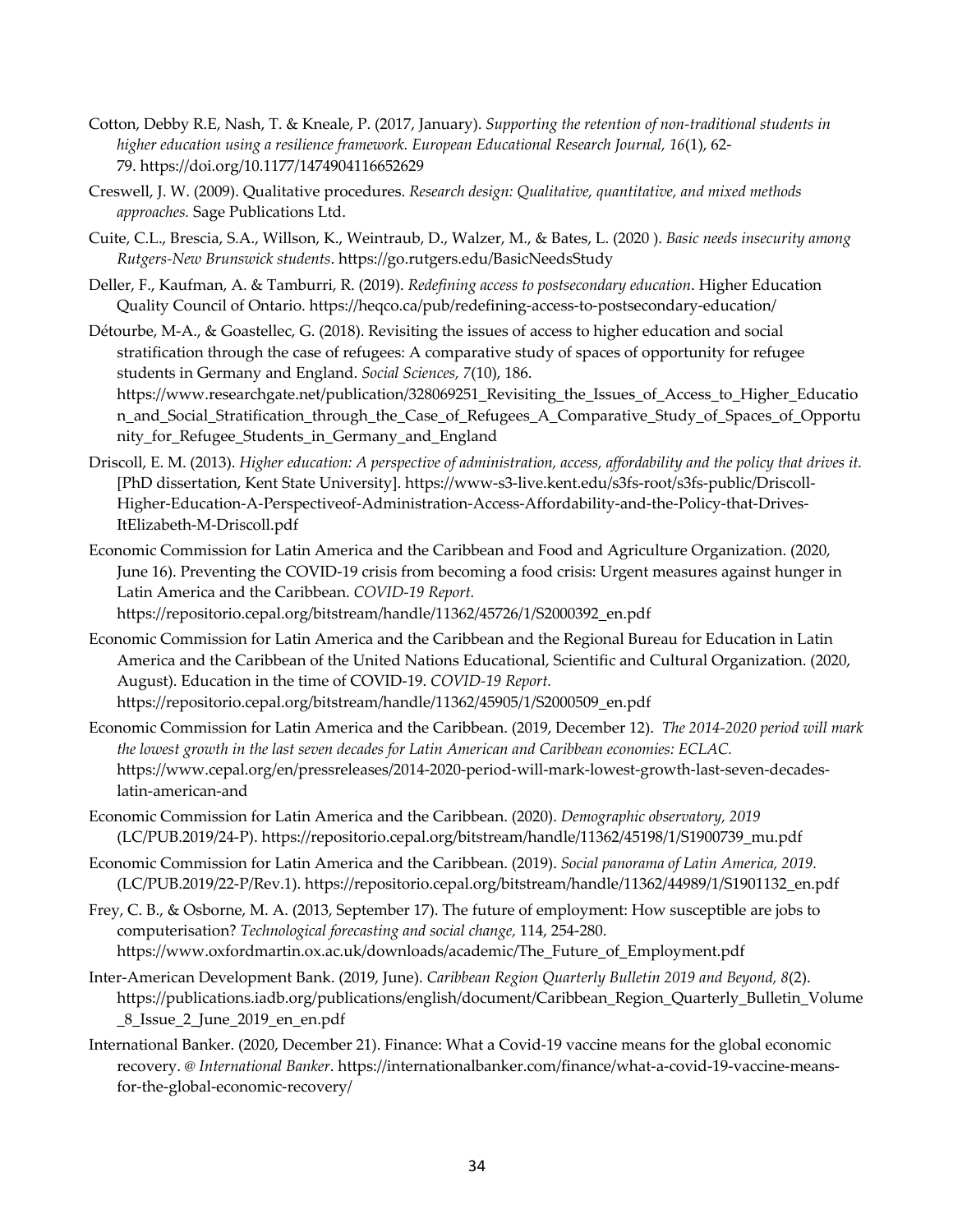International Monetary Fund. (2020, October). *World economic outlook: A long and difficult ascent.*

- Lane, A. (2017). Open education and the sustainable development goals: Making change happen. *Journal of Learning for Development, 4*(3), 275-286.
- Mezied, A. A. (2016, January 22). What role will education play in the Fourth Industrial Revolution? *World Economic Forum.* https://www.weforum.org/agenda/2016/01/what-role-will-education-play-in-the-fourthindustrial-revolution/
- National Association of Student Personnel Administrators. (2020). *First-generation student success – Statistics.* https://firstgen.naspa.org/
- Navita, A., Srivastava, M. & Suman, S. (2020). Recognition of prior learning: Strategy for increasing Gross Enrolment Ratio in India. *Association of Indian Universities 58,* 7. https://eg4.nic.in/GFGCKAR/DFILES/EBOOKS/IR/UNIVERSITYNEWSVOL58NO26JUNE29July052020.pdf# page=6.
- Organisation for Economic Co-operation and Development. (2019, March). Latin American economic outlook 2019: Development in transition poverty and income inequality in Latin America and the Caribbean. OECD Publishing. https://doi.org/10.1787/9c21e638-en
- Organisation of Eastern Caribbean States. (2012). *OECS Education Sector Strategy 2012-2026.* OECS. https://drive.google.com/file/d/1SYg5EIX8FTvlACRKylw9Ml09sCUx\_mN0/view
- Prodan, A., Maxim, E., Manolescu, I., Arustei, C. C. & Guta, A. L. (2015). Access to higher education: Influences and possible implications. *Procedia Economics and Finance,* 20, 535-543. https://www.sciencedirect.com/science/article/pii/S2212567115001069
- Ross, D. (n.d. ). Impact Rankings Methodology 2021 Version 1.0. *Times Higher Education.* https://the-impactreport.s3-eu-west-1.amazonaws.com/Impact\_Guide\_2021/THE+ImpactRankings+METHODOLOGY+2021\_A4\_Final\_based+on +v1.3.2.pdf
- Todd, S., Cherrstrom, C. A., Boden, C. & Wilson, L. (2019). Innovation in prior learning assessment: Program, course, model, and best practices. Paper presented at the *Annual Meeting of the Adult Higher Education Alliance* (43rd, Orlando, FL, Mar 7-8, 2019). https://eric.ed.gov/?id=ED597802
- Stebleton, M. J. (2020, August). Food insecurity, Covid-19, and role of student affairs educators. *JCC Connexions*, *6*(3). University of Minnesota-Twin Cities. https://www.naspa.org/blog/food-insecurity-covid-19-and-roleof-student-affairs-educators
- Tikly, L., & Barrett, A. M. (2011). Social justice, capabilities and the quality of education in low income countries. *International Journal of Educational Development, 31*, 3-14.
- UNESCO. (n.d.). *UNESCO Institute of Statistics – National Monitoring – Gross Enrolment Ratios.*  http://data.uis.unesco.org/#
- United Nations. *UN Population Database*. https://population.un.org/wpp/DataQuery/
- University of the West Indies. (2022). *About the UWI Open Campus*. https://www.open.uwi.edu/about
- University of the West Indies. (2022). *Division of Student Services and Development (DSSD) – Hardship Fund. St Augustine Campus*. https://sta.uwi.edu/dssd/hardship-grant-fund
- University of the West Indies. (2020, November 27). UWI pursues Global Online Campus. *News*. https://open.uwi.edu/uwi-pursues-global-online-campus
- University of the West Indies. (2020, July 16). COVID-19 Relief Discount For Semester 1 2020/2021. Open Campus.

https://www.open.uwi.edu/sites/default/files/Covid%20Relief%20Discount%20Semester%201%2C%2020202 1.pdf